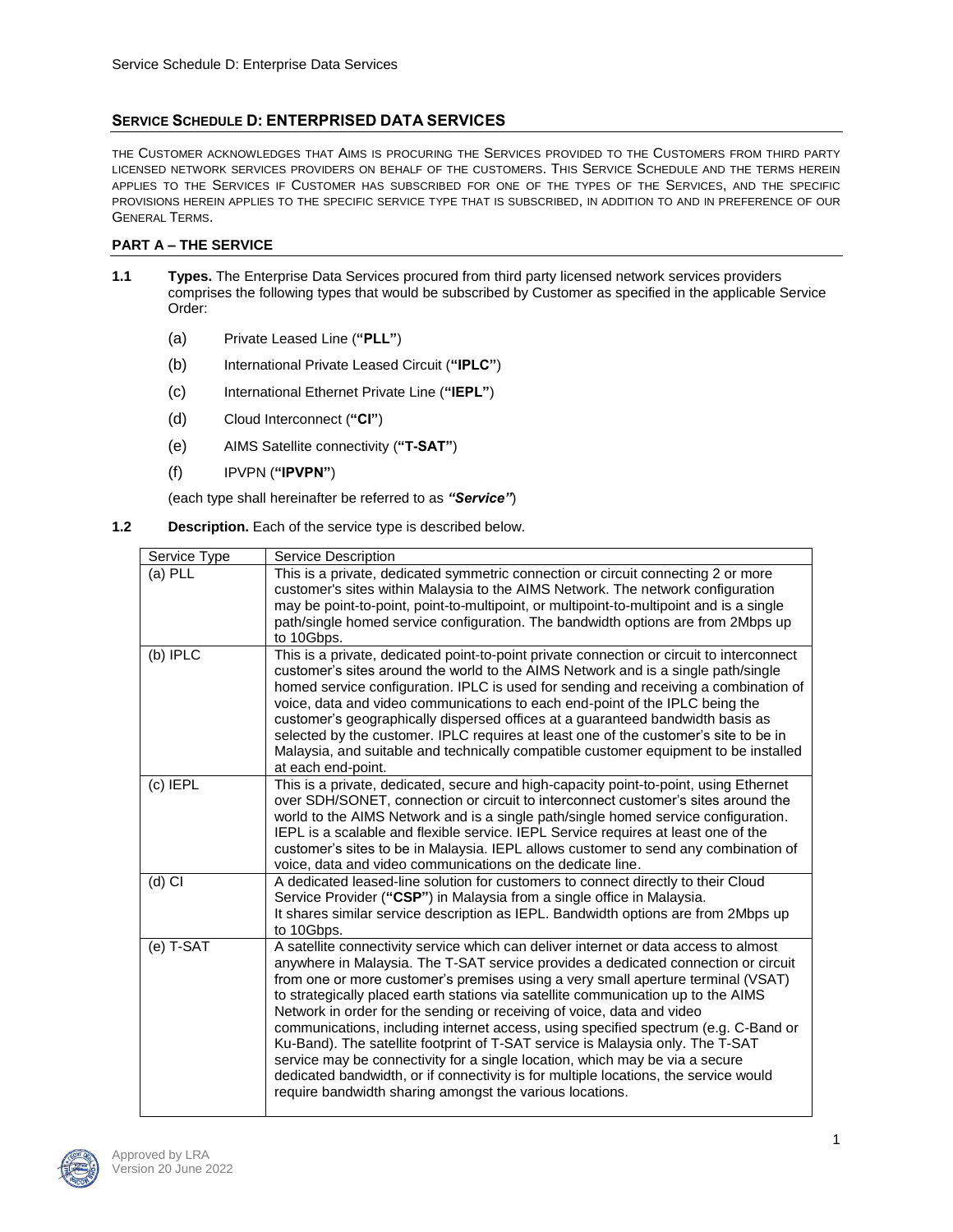| $(f)$ IPVPN | This service is the creation of a virtual private network that connects customer's<br>different offices at different locations within or outside Malaysia<br>The service enables customer to manage all voice, video, and data requirements in a<br>single, secure and convenient way. The features of the IP VPN service comprises a<br>secure layer 3 private network, any-to-any network configuration, variable access |
|-------------|----------------------------------------------------------------------------------------------------------------------------------------------------------------------------------------------------------------------------------------------------------------------------------------------------------------------------------------------------------------------------------------------------------------------------|
|             | options, end-to-end qualify of service management.                                                                                                                                                                                                                                                                                                                                                                         |

**1.3 Service Summary:** Each of the Service types comprises a Standard Service Component and a Service Level Arrangement as detailed below. Deviation of the Standard Service Component (as referred below) is permissible with the written consent of AIMS, and is subject to additional charges that AIMS will notify you of, and for which you will pay AIMS. Unless otherwise stated in the Service Order form, the Service are without any SLA/SLG and it is not mandatory for AIMS to furnish the Customer with a SLA and/or SLG for the Service. AIMS will only furnish the Customer with a SLA and/or SLG if the third party licensed network service provider has provided the same to AIMS.

| Service Type | What AIMS will procure from third party licensed network                                                                                                                                                                                                               | Service Level                                                                                            |
|--------------|------------------------------------------------------------------------------------------------------------------------------------------------------------------------------------------------------------------------------------------------------------------------|----------------------------------------------------------------------------------------------------------|
|              | services providers to provide the Customer for each Service                                                                                                                                                                                                            | Arrangement ("SLA")                                                                                      |
|              | type ("Standard Service Components")                                                                                                                                                                                                                                   |                                                                                                          |
| $(a)$ PLL    | (1) Provisioning of an Access Line from the nearest node of<br>the AIMS Network to each of the Customer's Service<br>Locations, not being more than 300 meters, together with the<br>installation of Service Equipment at each of the Customer's<br>Service Locations. | If PLL is a single<br>path/single fibre, SLA<br>is 99.7%.<br>If PLL is a dual<br>path/dual fibre, SLA is |
|              | (2) The Access Line will be a single fibre single homed<br>configuration.                                                                                                                                                                                              | 99.9%.                                                                                                   |
|              | (3) Provide appropriate cabling to connect the Service<br>Equipment at the standard cables lengths.                                                                                                                                                                    |                                                                                                          |
|              | (4) Standard performance reports are available in AIMS's self<br>care portal where Customer may view the reports.                                                                                                                                                      |                                                                                                          |
| $(b)$ IPLC   | (1) Installation and provisioning of an Access Line from the<br>nearest node of the AIMS Network to the Customer's Service<br>Location in Malaysia, not being more than 300 meters.                                                                                    | Not provided.                                                                                            |
|              | (2) Provisioning of an Access Line from the nearest AIMS<br>POP in the city and country where the other Customer<br>Service Location is located, not being more than 300 meters.                                                                                       |                                                                                                          |
|              | (3) The Access Line will be a single fibre single homed<br>configuration.                                                                                                                                                                                              |                                                                                                          |
|              | (4) Service Equipment installed at each of the Customer's<br>Service Locations.                                                                                                                                                                                        |                                                                                                          |
|              | (5) Provide appropriate cabling to connect the Service<br>Equipment at the standard cables lengths.                                                                                                                                                                    |                                                                                                          |
| $(c)$ IEPL   | (1) Provisioning of an Access Line from the nearest node of<br>the AIMS Network to the Customer's Service Location in<br>Malaysia, not being more than 300 meters.                                                                                                     | Not provided.                                                                                            |
|              | (2) Provisioning of an Access Line from the nearest AIMS<br>POP in the city and country where the other Customer<br>Service Location is located, not being more than 300 meters.                                                                                       |                                                                                                          |
|              | (3) The Access Line will be a single fibre single homed<br>configuration.                                                                                                                                                                                              |                                                                                                          |
|              | (4) Service Equipment installed at each of the Customer's<br>Service Locations and provide appropriate cabling to connect<br>the Service Equipment at the standard cables lengths.                                                                                     |                                                                                                          |

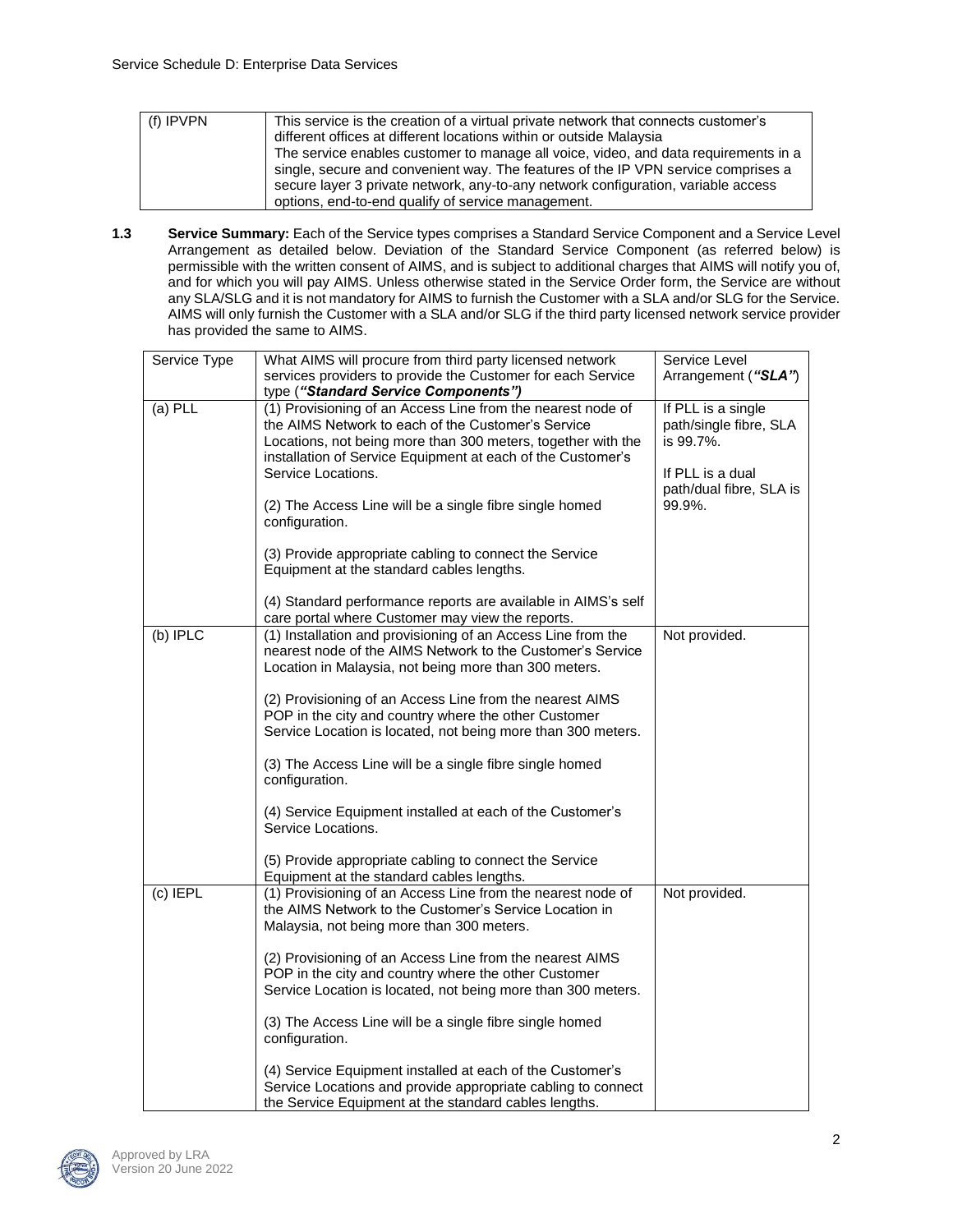|           | (5) Provide appropriate cabling to connect the Service<br>Equipment at the standard cables lengths.                                                                                                                                                                                                                                               |                                                                                                          |
|-----------|---------------------------------------------------------------------------------------------------------------------------------------------------------------------------------------------------------------------------------------------------------------------------------------------------------------------------------------------------|----------------------------------------------------------------------------------------------------------|
| $(d)$ CI  | (1) Provisioning of an Access Line from the nearest node of<br>the AIMS Network to the Customer's Service Location, not<br>being more than 300 meters, and from the AIMS Network to<br>the Cloud Service Provider's Location, not being more than<br>300 meters from the nearest node and is a single path/single<br>homed service configuration. | If CI is a single<br>path/single fibre, the<br>SLA is 99.7%.                                             |
| (e) T-SAT | (1) Provisioning of a very small aperture terminals at the<br>Customer's Service Locations only in Malaysia, to connect to<br>the AIMS Network.<br>(2) Installing Service Equipment at the Customer's Service<br>Locations.                                                                                                                       | SLA is dependent on<br>service design. AIMS<br>standard service<br>design does not come<br>with any SLA. |
| (f) IPVPN | (1a) Provisioning of an Access Line from the nearest node of<br>the AIMS Network to each of the Customer's Service<br>Locations, not being more than 300 meters, together with the<br>installation of Service Equipment at each of the Customer's<br>Service Locations.                                                                           | Not provided                                                                                             |
|           | (1b) Provisioning of an Access Line from the nearest AIMS<br>POP in the city and country where the other Customer<br>Service Location is located, not being more than 300 meters.                                                                                                                                                                 |                                                                                                          |
|           | (2) All Access Lines will be a single fibre single homed<br>configuration.                                                                                                                                                                                                                                                                        |                                                                                                          |
|           | (3) Service Equipment supplied and installed at each of the<br>Customer's Service Locations, and which is managed by<br>AIMS.                                                                                                                                                                                                                     |                                                                                                          |
|           | (4) Provide appropriate cabling to connect the Service<br>Equipment at the standard cables lengths.                                                                                                                                                                                                                                               |                                                                                                          |
|           | (5) Standard performance reports are available in AIMS's self<br>care portal where Customer may view the reports.                                                                                                                                                                                                                                 |                                                                                                          |

### **1.4 Service Resiliency Options**

If Customer selects one of the following resiliency options in the applicable Service Order then against each type of resiliency option selected the following conditions shall apply and AIMS will procure from third party licensed network service providers to provide to you with the selected resiliency option in accordance with this Service Schedule. If none are selected the Standard Service Components will apply

| <b>Resiliency Option</b>        | Applicable Conditions to modify the Standard Service Components                                                                                                                                                                                                 |
|---------------------------------|-----------------------------------------------------------------------------------------------------------------------------------------------------------------------------------------------------------------------------------------------------------------|
| 1. Dual Fibre + Single<br>Homed | (1) AIMS will provide two fibre Access Lines from a Service Location to<br>AIMS's Network which is along the same path.<br>(2) The two fibre Access Lines will be connected to a single Service<br>Equipment at the Service Location and at the AIMS's Network. |
| 2. Dual Path + Single<br>Homed  | (1) AIMS will provide two fibre Access Lines from a Service Location to<br>AIMS's Network along two different paths.<br>(2) The two fibre Access Lines will be connected to a single Service<br>Equipment at the Service Location and at the AIMS's Network.    |
| 3. Dual Path + Dual Homed       | (1) AIMS will provide two fibre Access Lines from a Service Location to<br>AIMS's Network along two different paths.<br>(2) The two fibre Access Lines will be connected to a two Service<br>Equipment at the Service Location and at the AIMS's Network.       |

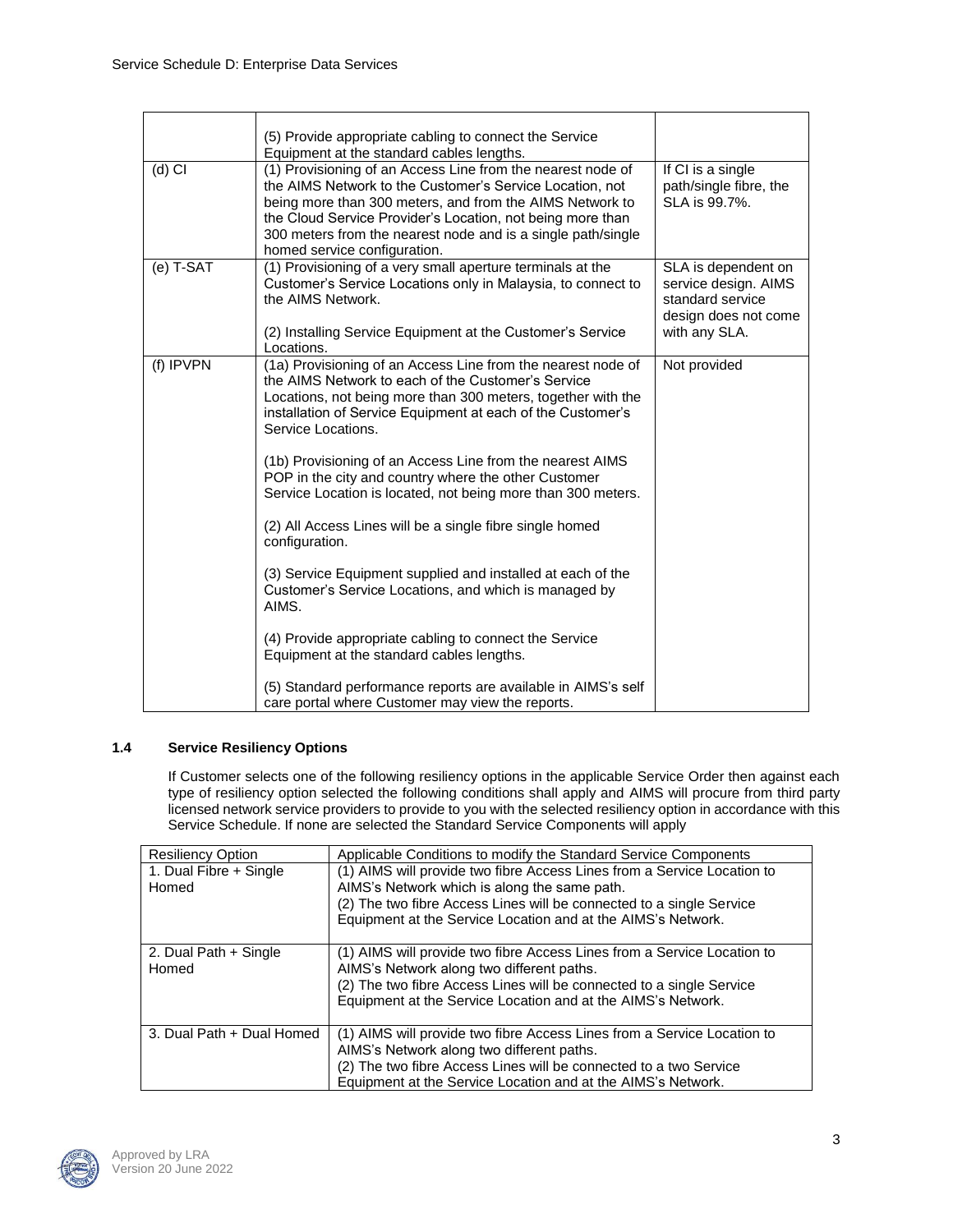| 4. Dual Path + Dual | (1) AIMS will provide one fibre Access Line from a Service Location to      |
|---------------------|-----------------------------------------------------------------------------|
| Service Provider    | AIMS's Network along a single path.                                         |
|                     | (2) AIMS will procure as your agent a second fibre Access Line from a third |
|                     | party service provider to connect from the same Service Location that the   |
|                     | AIMS Access Line is at.                                                     |
|                     | (3) The AIMS Access Line will be connected to a Service Equipment at the    |
|                     | Service Location and to the AIMS's Network.                                 |
|                     | (4) The OLNO Access Line will be connected to the third party service       |
|                     | provider's equipment at the same Service Location (as in (3) above) and to  |
|                     | the third party service provider's network.                                 |
|                     |                                                                             |

### **1.5 Service Limitation**

- 1.5.1 The bandwidth subscribe for the Service is subject to Internet Protocol (IP) overhead loss of bandwidth within the standard ratio of not more than 6% against the Customer's subscribed bandwidth. Such a loss of bandwidth is to be treated as within normal parameters and is an acceptable industry norm. Customer must access AIMS's approved speed test system (available at [http://speed.time.com.my/\)](http://speed.time.com.my/) to obtain the actual bandwidth utilisation reading. AIMS will not recognise nor be bound by any speed test results on Customer's subscribed bandwidth unless such results are obtained through AIMS's approved speed test system.
- 1.5.2 **Service Interruption/Fault:** Unless Paragraph 11 (SLG) of this Service Schedule applies, the Customer may experience interruptions or faults to the Service, and Customer shall report such interruptions and faults to the Service Desk. AIMS does not warrant that the Service is error-free, without interruption or fault. Any third party network services procured and managed by AIMS will be governed by the service level guarantees, if any, provided by the third party licensed network services providers.
- **1.6 Service Subscription.** You may subscribe for any of the above Service types as is evidenced by the applicable plan, Service Order and/or the Order Detail form; and accordingly the terms herein shall be applicable as may be appropriate.
- **1.7 Value-Added Services.** You may subscribe for certain value added services as specified by AIMS periodically, and such value added services would be subject to the specific terms and conditions as set out in this Service Schedule or in the applicable value added services specific terms. You may subscribe for the value added service at the same time or after you have subscribed for the Service, but you must satisfy the necessary and applicable prerequisites as set out in this Service Schedule or in the applicable value added services specific terms.
- **1.8 Managed Services.** The Customer may subscribe for a Managed Service at any time, and if the Managed Service is subscribed is to commence on a date after the SCD of the Qualifying Service, the Managed Service will commence on the date notified by AIMS, and notwithstanding anything to the contrary in this Service Schedule or the General Terms, the Initial Service Term of the Qualifying Service will be automatically extended so that the expiry date of the Managed Service and the Qualifying Service are the same.

### **2. SERVICE PROVISION**

#### **2.1 General**

2.1.1 If AIMS must change a Service due to incomplete or inaccurate information provided by the Customer, AIMS may, in its reasonable discretion, charge the Customer such additional charges that may be incurred for carrying out such a change.

#### **2.2 Service Cancellation by Customer**

- 2.2.1 Notwithstanding Clause 3.1 of the General Terms, Customer may cancel a Service Order for the Service identified in this Service Schedule in the case of:
	- (a) for PLL or IPVPN Service, 100 days after the CRD has lapsed;
	- (b) for IEPL or IPLC, 180 days after the CRD has lapsed;
	- (c) for CI, 90 days after the CRD has lapsed; or
	- (d) for T-SAT, 120 days after the CRD has lapsed;

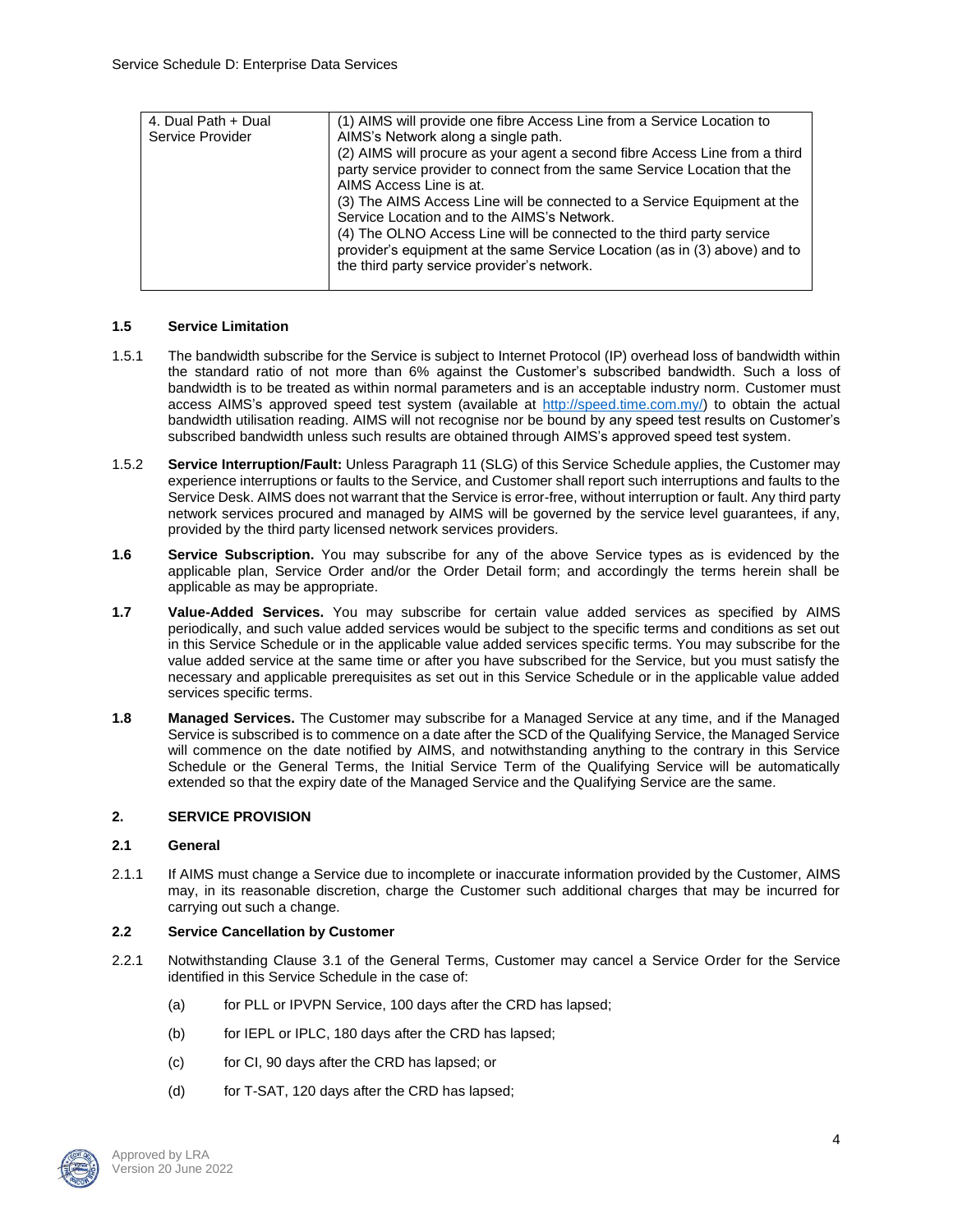and such cancellation shall be without any liability to pay any Charges, and the Cancellation Costs (unless otherwise prescribed in this Service Schedule). For the avoidance of doubt, the references to "CRD" in this Paragraph refers to the original or first CRD as specified in the Service Order form and not to any revisions thereof (other than if revisions to the CRD is done pursuant to Paragraphs 2.3.1 or 2.3.2(a) below or pursuant to Customer's request).

2.2.2 If the Customer cancels a Service Order other than as permitted by the terms in this Service Schedule, the Customer shall pay the Termination Charges and Cancellation Costs which AIMS will invoice the Customer, unless waived by AIMS.

## **2.3 Service Cancellation**

- 2.3.1 AIMS or third party licensed network service providers shall complete the installation works by the CRD unless there are delays due to causes beyond its control, Force Majeure Event, or acts or omissions of third party suppliers. If AIMS or third party licensed network service provider is of the opinion that the CRD may not be achieved, AIMS or third party licensed network service provider (as the contracting party may be) may notify the Customer of the revised CRD.
- 2.3.2 If the Customer delays or fails to perform any of its obligations in this Service Schedule, including Paragraph 3.1, before the CRD, then at AIMS's option, AIMS may upon notice to the Customer, either:
	- (a) change the CRD (notwithstanding Paragraph 2.3.1 above);
	- (b) cancel the relevant Service Order(s) and the Customer shall pay the Cancellation Costs as invoiced by AIMS; or
	- (c) invoice the Customer for any reasonable charges incurred for any work that is performed by AIMS on behalf of the Customer and that is directly attributable to the Customer's failure or delay to perform where such work is necessary to provide the Services, and Customer is to pay such an invoice within fourteen (14) days from the date of receipt of this invoice. A failure to do so may result in the Service not being commissioned by AIMS by the CRD.
- 2.3.3 AIMS may, in addition to any other Paragraph in this Service Schedule, cancel a Service Order for the Services identified in this Service Schedule where:
	- (a) after the SCD, the Customer is in default of any of its obligations in this Service Schedule, and the Customer has failed, neglected or refused to remedy such defaults after receipt of a notice from AIMS to do so by the date specified in such notice;
	- (b) if it is technically not feasible to provide the Service by the CRD, and accordingly neither Party is liable to the other for any loss, costs or expense, and no Balance Charges, Termination Charges and/or Cancellation Costs are payable by Customer, other than all preparatory costs incurred by AIMS (if any).

### **2.4 Third Party Providers**

- 2.4.1 The Customer acknowledges and accepts that AIMS operates a neutral carrier data centre under the brand name "AIMS", and accordingly AIMS being a one-stop-centre, may provide and/or procure the Services to and/or for the Customer using third party services and/or facilities, including its Affiliates. As such, the Customer may subscribe and retain the services of one or more third party licensed network service providers to connect to the Customer Equipment, by contracting directly with such third party licensed network service provider(s). In the alternative, the Customer may, at its option, subscribe for connectivity services through AIMS as a one-stop centre, and such subscription is subject to the terms contained in this Service Schedule and in Service Schedule E (as may be applicable).
- 2.4.2 In the event that the Customer procures and subscribes the connectivity services through AIMS, the Customer further acknowledges and accepts that AIMS may contract to purchase Services from third party licensed network service providers on the Customer's behalf. The Customer agrees that in such a situation, AIMS obligations shall be limited to and back to back with the third party licensed network service providers' obligations under its contract with AIMS. The Customer shall liaise directly with AIMS, and escalate any issues pertaining to the connectivity services to AIMS and not directly with the third party licensed network service providers. In the event that the Customer contract directly with the third party licensed network service providers, then the Customer shall liaise directly with the third party licensed network service providers.

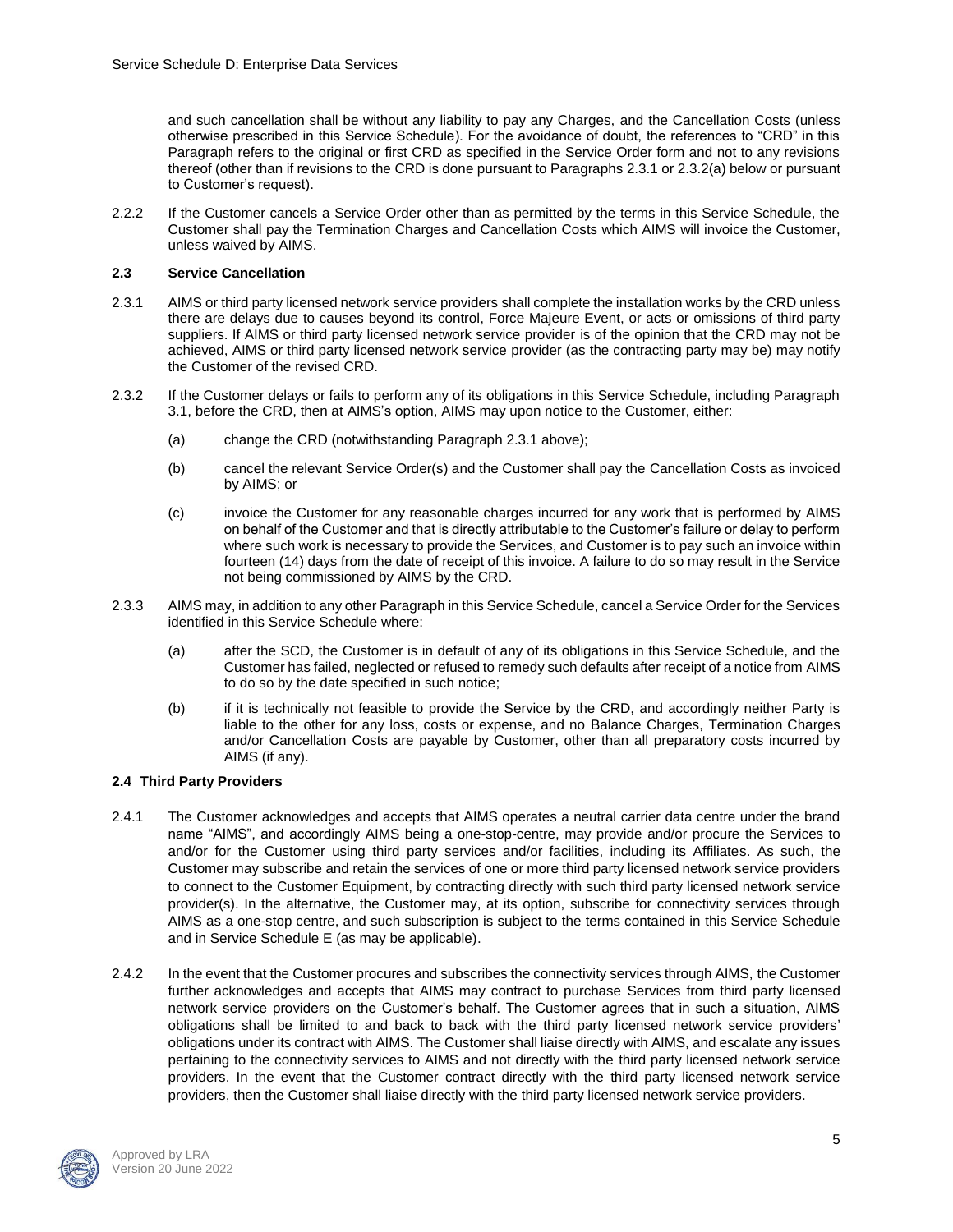2.4.3 The Customer agrees to abide by any third party licensed network service providers' terms under this Paragraph 2.4 (as notified to the Customer by AIMS from time to time) and agrees to indemnify AIMS for any losses and threatened losses arising from or in connection with any claims from third party licensed network service providers resulting from any acts or omissions of the Customer or any other claims arising out of or related to the Customer's breach of such third party agreements.

### **3. SERVICE LOCATIONS**

#### **3.1 Customer's Obligations at Service Locations**

- 3.1.1 The Customer will at its own expense and prior to the CRD and in advance of any installation work by AIMS or third party licensed network service providers:
	- (a) ensure that all information, items or consents as may be either requested by AIMS or required in order for AIMS to supply and install the Standard Service Components or provision the Services are completed, made available or obtained at the Customer's own cost in sufficient time to enable the CRD or any revised CRD to be achieved;
	- (b) obtain all necessary consents, including consents for any necessary alterations to buildings and any consents required for the installation and use of any Standard Service Components over the Customer's network or at the Service Locations until the Service Order is terminated;
	- (c) prepare and maintain the Service Locations for the installation of Standard Service Components and supply of the Service;
	- (d) provide adequate space at the Service Locations to install the Standard Service Components, and you will make sure that the space for the Service Equipment is within reach of any other Service Equipment;
	- (e) provide a secure, continuous and appropriate electrical power supplies (AC or DC supply) for the operation and maintenance of the Service Equipment and the Service at such points and with such connections as AIMS specifies;
	- (f) UNLESS OTHERWISE AGREED, in order to mitigate any Service interruption resulting from failure in the principal power supply, provide back-up power with sufficient capacity to conform to the standby requirements of the applicable standards;
	- (g) provide a suitable and safe working and operational environment, including all necessary trunking, conduits and cable trays, in accordance with the relevant installation standards;
	- (h) notify AIMS of any health and safety rules and regulations and security requirements that apply at the Service Location;
	- (i) provide any electricity points required by AIMS;
	- (j) provide any openings in buildings required to connect such Service Equipment to the Access Lines;
	- (k) provide internal cabling between the Service Equipment and any Customer Equipment, as appropriate;
	- (l) take up or remove any fitted or fixed floor coverings, ceiling tiles and partition covers in time to allow AIMS to undertake any necessary installation or maintenance of the Service and carry out afterwards any work that may be required to make good any cosmetic damage caused during the installation or maintenance of the Service;
	- (m) ensure that any floor loading limits will not be exceeded;
	- (n) carry out any work that may be required after installation to make good any cosmetic damage caused during the installation or maintenance of the Service;
	- (o) Customer grants AIMS or shall procure or assist in the procurement of rights for AIMS to install, place and affix the Standard Service Components at the designated areas in the Service Locations until the expiry of the Term.
- 3.1.2 The Customer will comply with AIMS's reasonable requests that are necessary for reasons of health and safety, environment, sustainability, security or quality or performance of the Services.

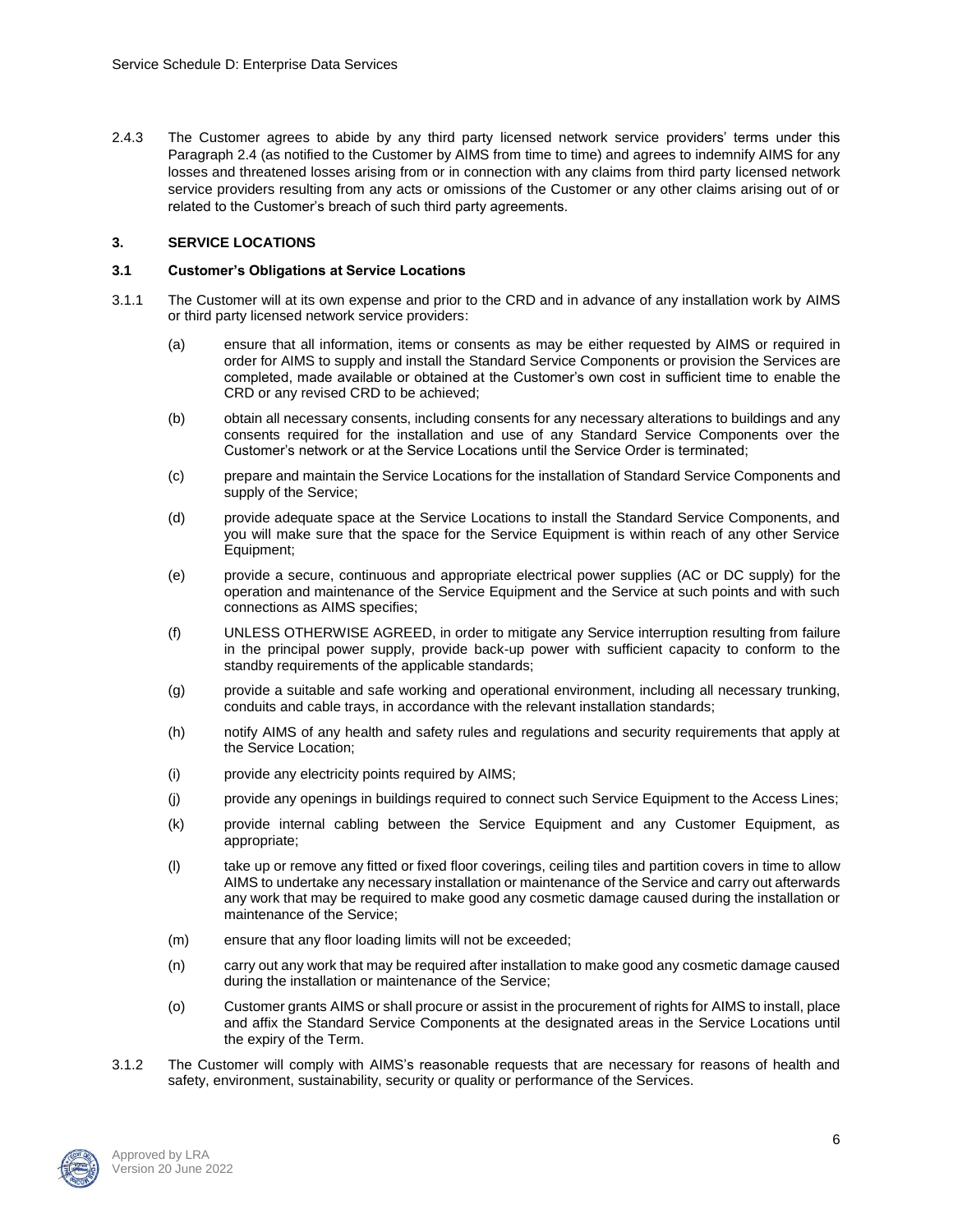### 3.1.3 **Right of Entry ("RoE").**

- (a) **Prior Notification.** Upon reasonable notice from AIMS, and unless (b) below applies, the Customer grants the requisite Permissions that are reasonably necessary for AIMS and AIMS Team to enter, remain upon or exit the Service Location at all reasonable times to install or maintain the Standard Service Components or Services including set up, deliver and manage the Service, recover or remove any Service Equipment and perform its obligations under this Service Schedule.
- (b) **Customer to obtain 3rd Party RoE.** Customer shall promptly obtain the necessary third party Permissions from the landlord, building manager or joint management board (as applicable to a Service Location) for AIMS and AIMS Team to Use the Service Location, and such Permission shall subsist until expiry of the Term, at no charge to AIMS. Customer is to provide AIMS with a copy of such Permission as soon as it receives the same.
- **3.2 Use of Service Location:** AIMS may Use the Service Location, at no charge to AIMS, until the Service Order is terminated. If AIMS's Use of the Service Location is subject to any charges by any third party, such charges shall be reimbursed by Customer and included in all invoices from AIMS to Customer.

#### **3.3 Vacating Premises.**

3.3.1 If the Customer intends to vacate the Service Location, the Customer is to notify AIMS at least six (6) months prior to vacating the Service Location, in order that AIMS may prepare for the orderly cessation and removal of the Service and all Service Equipment.

#### 3.3.2 **Substituting Service Location**

- (a) If the Customer intends to substitute a Service Location for another location ("Substituted Service Location") because it intends to vacate the first mentioned Service Location, the Customer shall notify AIMS in writing at least one-hundred and twenty (120) days before the proposed date to vacate the first mentioned Service Location, and provide details of the Substituted Service Location.
- (b) AIMS or third party service licensed network service providers will undertake a survey of the Substituted Service Location to determine its suitability and what if any will the costs be to undertake such a substitution. The cost of the survey will be borne by the Customer, unless waived by AIMS.
- (c) After completion of the survey, AIMS shall give Customer a quote for such substitution and only if Customer agrees then AIMS or third party service licensed network service providers shall undertake the substitution, and AIMS will invoice the Customer for all Extra Charges incurred in providing the Service to the Substituted Service Location and the decommissioning of the first-mentioned Service Location.

#### **4. AIMS & CUSTOMER'S EQUIPMENT**

**4.1 Title & Ownership:** All equipment, apparatus and cables marked as AIMS's or third party licensed network service providers (*"Service Equipment"*) shall belong to AIMS or third party licensed network service providers respectively. All equipment and apparatus identified as Customer's, which are not Service Equipment and includes equipment or apparatus of any third party engaged, contracted or appointed by Customer (*"Customer Equipment"*) shall belong to or be deemed to belong to Customer for the purposes of this Service Schedule. Nothing herein contained shall be construed as passing the legal and/or beneficial title in the Standard Service Components or Customer Equipment to either the Customer or AIMS (respectively).

### **4.2 Customer Equipment.**

#### 4.2.1 **Customer's Responsibility.**

- (a) The Customer is responsible for the provision, installation, configuration, monitoring and maintenance of any Customer Equipment connected to the Service Equipment or used in connection with a Service, including managing the configuration and software updates to Customer Equipment at each and every Service Location.
- (b) The Customer shall ensure that any Customer Equipment so connected or used is connected and used in accordance with the relevant instructions and safety and security procedures applicable to the use of that Customer Equipment.
- (c) The Customer shall ensure that any Customer Equipment that is connected to the Service or that is used, directly or indirectly, in relation to the Service is (i) connected using the applicable AIMS Network termination point, unless you have AIMS's permission to connect by another means, and used in accordance with any instructions, standards, safety and security procedures applicable to

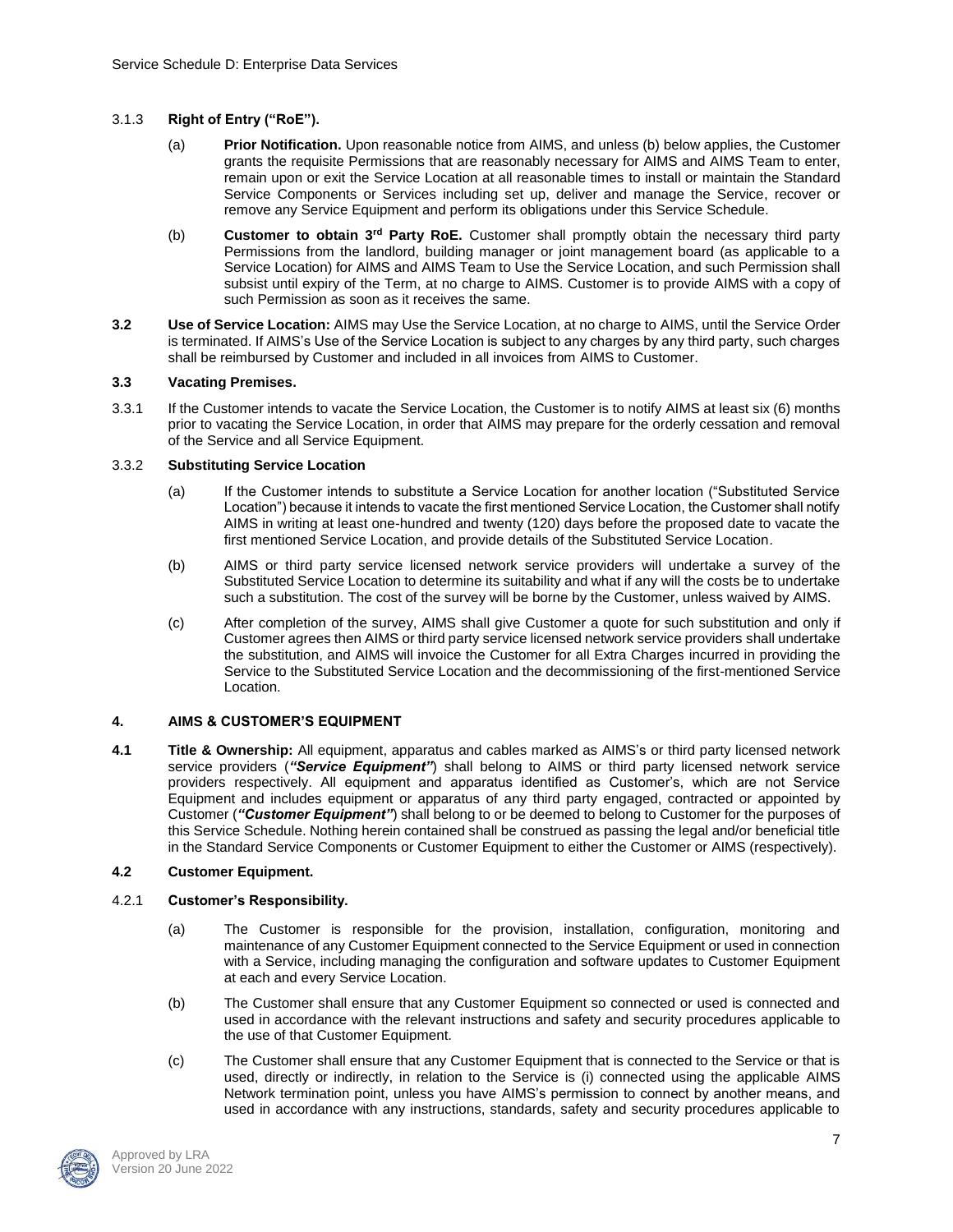the use of that Customer Equipment; (ii) adequately protected against viruses and other breaches of security; (iii) technically compatible with the Service and will not harm or damage Service Equipment, the AIMS Network, any OLNO's network or any of AIMS's suppliers' or subcontractors' networks or equipment; (iv) configured to align with the Service; and (v) approved and used in accordance with relevant instructions and Applicable Law.

- (d) The Customer is responsible for the cable connecting the Service Equipment to the Customer Equipment, unless otherwise agreed by AIMS.
- (e) The Customer solely and exclusively owns and retains all right, title and interest, whether express or implied, in and to any and all data in or within the Customer's Equipment. The Customer acknowledges and accepts that AIMS and/or its Affiliates does not exercise control over the data in or within the Customer's Equipment. The Customer hereby agrees that the risks (including theft, loss or damage) in all the data in or within the Customer's Equipment, Customer's Equipment or any other property of the Customer, its servants, agents, contractors, licensees and/or invitees, installed located and stored at the Service Location shall remain with the Customer, and AIMS shall not in any way be liable for any loss or damage to the data in or within the Customer's Equipment, Customer's Equipment and/or any of the aforesaid properties unless such loss or damage is caused directly by any gross negligence on the part of AIMS and/or its Affiliates.
- 4.2.1A. The Customer agrees to abide with any direction, order or notice issued by an appropriate authority (being MCMC, PDRM, MACC or the Government of Malaysia, as the case may be) either requiring access to the Customer's Equipment and/or data in or within the Customer's Equipment. In the event of any inspection and/or investigation and/or confiscation by the appropriate authority and/or regulators, the Customer acknowledges and agrees that AIMS and/or its Affiliates shall not be liable and/or responsible for any losses and/or damages which may arise due to such inspection and/or investigation and/or confiscation of the data in or within the Customer's Equipment, Customer's Equipment or any other property of the Customer, its servants, agents, contractors, licensees and/or invitees, installed located and stored at the Service Location.
- 4.2.2 **Type Approved:** The Customer shall ensure that any Customer Equipment attached or connected (directly or indirectly) to the Service Equipment by the Customer is technically compatible with the Service and type approved for that purpose under any Applicable Law. AIMS does not make any commitment with respect to the interoperability between the Service Equipment and Customer Equipment.
- 4.2.3 **Disconnecting Customer Equipment:** If Customer Equipment connected to a Service Equipment is neither type approved nor agreed by AIMS, AIMS may require the Customer to remove the same. If the Customer does not do so within 14 days, then AIMS may disconnect the Customer Equipment and suspend the Service until the Customer Equipment is typed approved or AIMS's agreement (which agreement is not unreasonably delayed or conditioned) is provided.

#### **4.3 ServiceEquipment**

- 4.3.1 **Prior approval required:** Service Equipment may be connected to the Customer Equipment if Customer either approves in writing (which approval is not unreasonably delayed, conditioned or refused), or if Customer does not object (in which case Customer is deemed to have approved the same). If AIMS request for Customer's approval and Customer does not reject within three (3) days, the Customer shall be deemed to have approved the connection of the Service Equipment to the Customer Equipment.
- 4.3.2 **Replacement of Service Equipment:** If any Service Equipment is found to be faulty, is damaged, malfunctions or is at 'end of useful life', AIMS shall remove and replace such Service Equipment or part thereof at AIMS's own cost, UNLESS if it is due to a breach of Paragraph 4.3.3 or due to Paragraph 4.3.4.
- 4.3.3 **Protection of Service Equipment:** The Customer is
	- (a) to take all reasonable care to protect and safeguard the Service Equipment as if the same were their property, whilst the Service Equipment is at the Service Location;
	- (b) not to move, add to, modify or in any way interfere with the Service Equipment, nor permit any other person (other than a person authorised by AIMS) to do so;
	- (c) not to remove or re-locate the Service Equipment or any part thereof, (other than pursuant to AIMS's written consent), AIMS may recover the cost or expense incurred by AIMS as a result of any lost or wasted time locating the Service Equipment and/or any failed visits;
	- (d) not to dispose, damage or destroy the Service Equipment or any part thereof (other than pursuant to AIMS's written consent), the Customer shall indemnify AIMS against all claims, losses, costs,

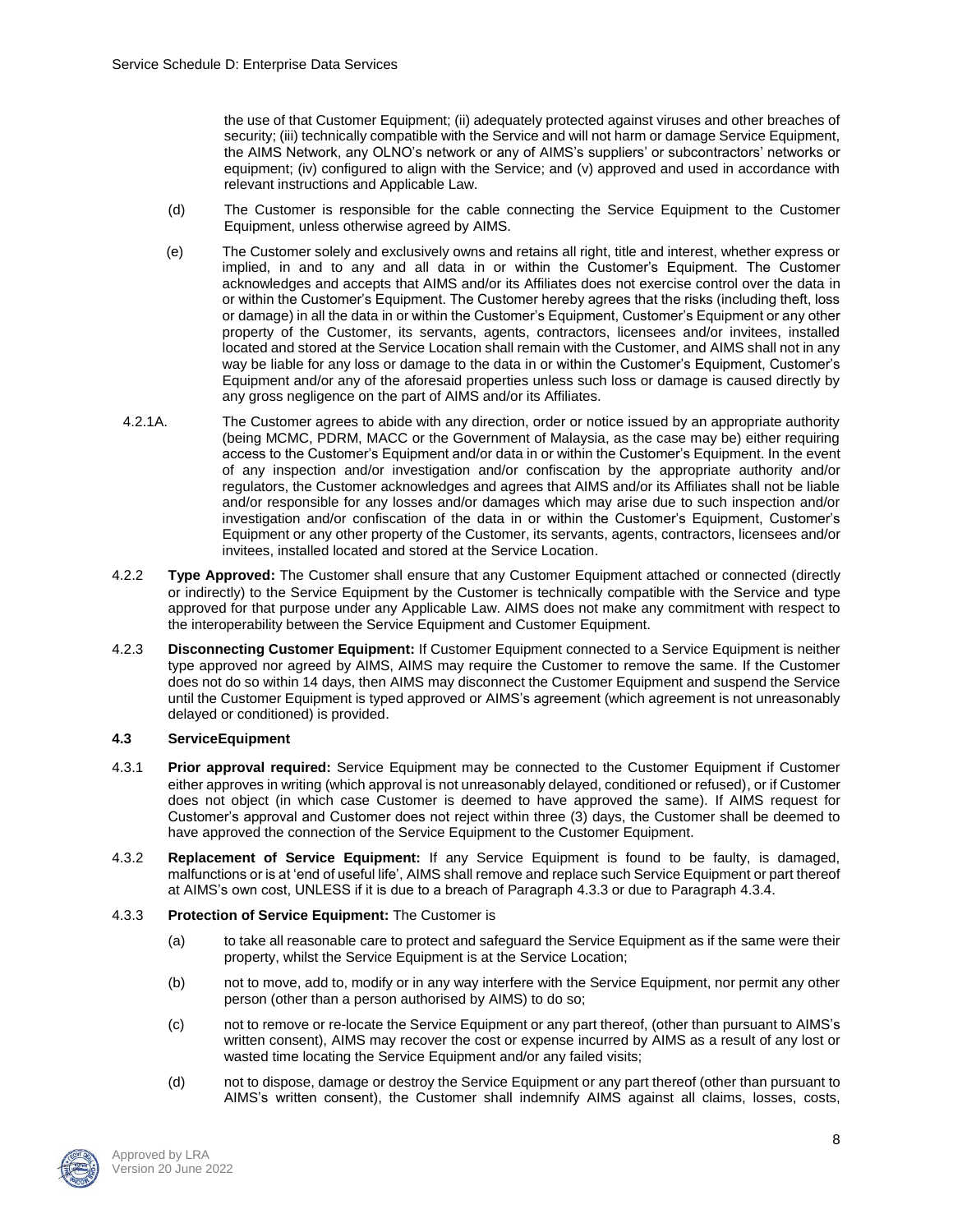expenses and liabilities (including any fines levied upon AIMS) incurred by AIMS as a consequence thereof and Customer shall further pay AIMS the Termination Charges;

- (e) not to do anything to the Service Equipment other than pursuant to a written instruction from AIMS nor perform any jointing or splicing, or connect any other cable or equipment as an electrical connection;
- (f) not to remove any mark, word, number or distinguishing feature appearing on the Service Equipment.
- 4.3.4 **Damage to Service Equipment.** The Customer will be liable to AIMS for any loss of or damage to the Service Equipment or any part thereof whilst at the Service Location (including all costs and expense of rectifying or replacing such Service Equipment (including manpower, transportation and installation costs), other than if due to a Force Majeure Event, fair wear and tear, or acts or omissions of AIMS or AIMS Team, if:
	- (a) such loss or damage is due to:
		- (i) negligent acts or omissions of the Customer, its servants or agents; or
		- (ii) negligent acts or omissions of the Customer, its servants or agents that causes:
			- (1) an electrical power surge, fluctuation of voltage, poor electrical power quality or poor or lack of earthing;
			- (2) a failure or malfunction of the environmental control system (if required to mitigate the risk of overheating to Service Equipment or any Customer's Equipment which then affects the Service Equipment); or
			- (3) water (including from a sprinkler) or other fire prevention/protection system to be triggered,
	- (b) after Customer approves or is deemed to have approved the connection of the Service Equipment to the Customer Equipment, such damage or destruction is as a result of being connected to the Customer Equipment.

### **5. RENEWAL OF INITIAL SERVICE TERM.**

5.1 Unless Customer notifies AIMS in writing at least 90 days before the expiry of the Initial Service Term, that the Initial Service Term is not to be renewed, the Service shall be automatically renewed for the same duration as the Initial Service Term, on the same General Terms, the terms in this Service Schedule.

#### **6. SPECIAL CONDITIONS FOR SPECIFIC SERVICE TYPES**

Notwithstanding anything to the contrary in the General Terms or elsewhere in this Service Schedule, if the Service is:

### **6.1 a PLL Service type**

- **6.1.1 with a Burstable Plan:** If Service subscribed is PLL service type only, with Burstable Plan (as specified in the Service Order), then the following conditions apply:
	- (a) AIMS will procure from third party licensed network service providers to make available on an "always-on" basis additional bandwidth not more than 100% of the subscribed bandwidth of the PLL Service unless otherwise stated in the Service Order form, but in any event not more than the 100% of the subscribed bandwidth. If the Service Order form is left blank then the maximum 100% subscribed bandwidth shall be applicable.
	- (b) AIMS will procure from third party licensed network service providers to configure the system accordingly. Any change to the original configuration after the Service is provisioned may be requested by Customer but Customer may have to pay additional charges that AIMS may impose.
	- (b) If the additional bandwidth is used for not more than thirty-six (36) hours in a month, then there is no Extra Charge that Customer is to pay AIMS.
	- (c) If the additional bandwidth is used for 36 hours and more in a month, then (i) for the first 36 hours, no Extra Charge and (ii) for the time thereafter being from the  $36<sup>th</sup>$  hour Customer will be charged the Extra Charge based on the unit rate as specified in the quotation issued by AIMS before the Service was subscribed.

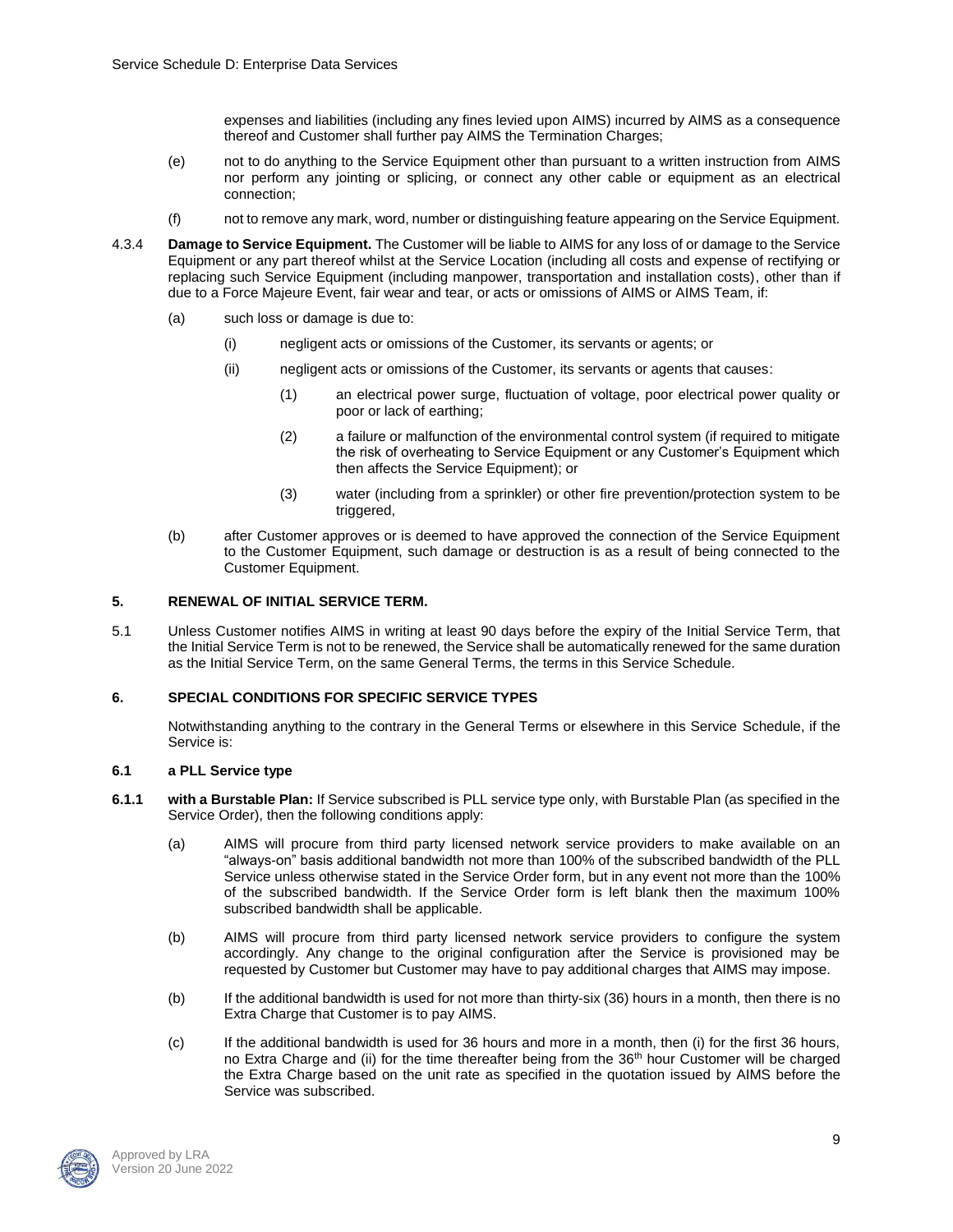- (d) The total additional bandwidth used by Customer is to determine the 95<sup>th</sup> percentile.
- (e) The Extra Charge will be issued in the invoice in the next Billing Cycle.
- (f) This VAS is activated by Customer accessing AIMS's self care portal, which shall be deemed to be confirmation by Customer of using this VAS.
- **6.1.2 with a Bandwidth on Demand Plan:** If Service subscribed is PLL service type, with Bandwidth on Demand Plan (as specified in the Service Order), then the following conditions apply:
	- (a) AIMS will procure from third party licensed network service providers to make available additional bandwidth equal to 200% of the subscribed bandwidth of the PLL Service when Customer request. This service requires the Customer to manage the utilization through AIMS's self care portal. Customer agrees to be bound by actions it takes via the AIMS self care portal.
	- (b) The additional bandwidth requested will be in multiple of 5Mbps.
	- (c) If after a request for additional bandwidth is made, and whether or not the Customer actually uses the additional bandwidth the Customer shall pay AIMS the Extra Charges for the additional bandwidth, calculated by multiplying the bandwidth unit rate (being RM per month per Mbps) as specified in the quotation provided by AIMS to Customer prior to the subscription of the Service by the number of 5Mbps blocks.
	- (d) The additional bandwidth will be provisioned from the date recorded in the selfcare portal until the next Billing Cycle.
	- (e) The Extra Charge will be issued in the invoice in the next Billing Cycle.
	- (f) This VAS is activated by Customer accessing AIMS's selfcare portal, which shall be deemed to be confirmation by Customer of using this VAS.

### **6.2 IPLC and/or IEPL Service type**

- 6.2.1 Where the subscribed Service is either IPLC or IEPL, then AIMS may use OLNOs in the country where the Service Locations are located to provide the local Access Line from the AIMS POP to that Service Location.
- 6.2.2 AIMS may procure the necessary service from the OLNO, but such procurement by AIMS is as agent of the Customer and not as principal, and such OLNO may bill AIMS and AIMS may pay such invoice on behalf of the Customer. For the avoidance of doubt, if Customer is required by Applicable Law to purchase the Service from an OLNO, AIMS may, manage the Service as your agent, and may charge you an Extra Charge (if any).
- 6.2.3 If AIMS pays the OLNO before receiving any payment from the Customer, AIMS may off-set such payments it makes to the OLNO from sums that AIMS receives from Customer.
- 6.2.4 If Customer terminates the IEPL or IPLC Service either before the expiry of the Initial Service Term or the Renewed Service Term, other than due to the fault of AIMS, then Customer shall pay AIMS the Balance Charges, the Termination Charges and any charges that may be imposed by the OLNO.
- 6.2.5 If termination by Customer is pursuant to Clause 8.1 General Terms then Customer does not have to pay the Balance Charges or any Termination Charges, but Customer shall reimburse AIMS all OLNO charges attributable to the IEPL or IPLC Service that is invoiced by the OLNO. AIMS will provide the information to Customer and Customer may either pay AIMS for AIMS to pay the OLNOs or pay the OLNOs direct.
- 6.2.6 If Customer requires any performance reports from AIMS, Customer is to request of the type of information that AIMS is to report to Customer, and AIMS will use its reasonable endeavours to provide the requested information in the form of a report (as determined by AIMS). If the information to be provided by AIMS requires AIMS to incur any costs and expense, then prior to providing such report to the Customer, AIMS will submit a quotation and if Customer agrees then the provision of the reports will be subject to the payment of additional charges as set out in the quotation, by the Customer. AIMS may add these additional costs to the periodic invoices AIMS issues to the Customer.

### **6.3 CI Service type**

6.3.1 The Customer shall procure the necessary connectivity from the CSP's demarcation point to the CI's demarcation point as specified by AIMS, and notwithstanding any delay or failure to obtain such cross connection or interconnection, the Service shall be commissioned by AIMS and the Customer shall pay and continue to pay the Charges.

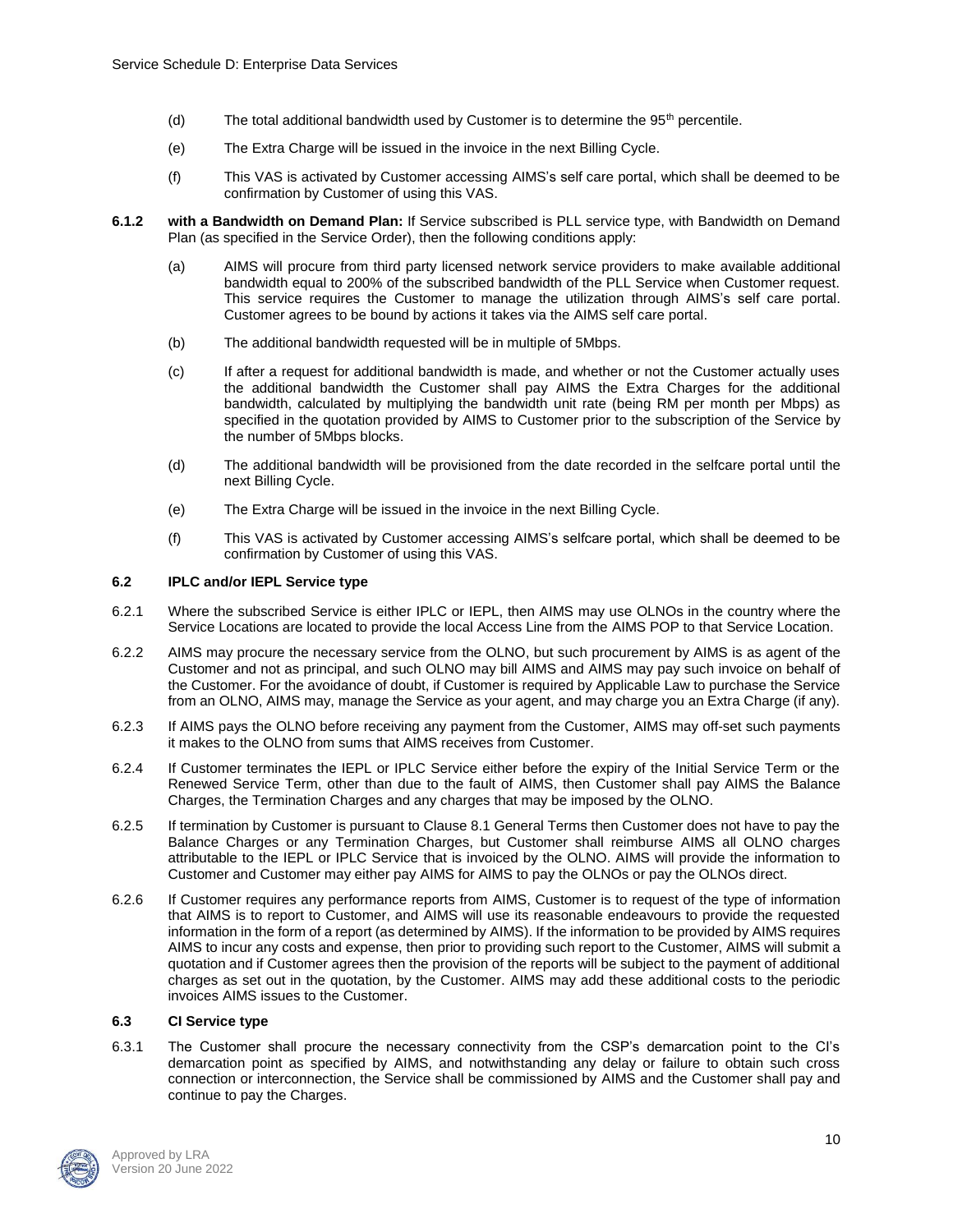- 6.3.2 If the Customer request that AIMS defers the date for the SAT, AIMS may do so provided that the Customer agrees to pay any additional costs and expenses that AIMS may incur as a result of the deferment PROVIDED ALWAYS THAT such deferment shall not be more than 30 days, and if it is then the Service shall be deemed to have been commissioned and the SCD shall be the 31<sup>st</sup> day after the date of the SAT, and thereafter AIMS may invoice the Customer the Charges.
- 6.3.3 The Customer shall continue to pay the Charges even if the Customer's ability to use the cloud services has been terminated by either the Customer or the CSP, is barred, suspended or deactivated by the CSP or the CSP has migrated its cloud service platform to another location different from where the CI Service was originally provided to. This Paragraph shall apply even if the cloud services are resold by AIMS to Customer, as such cloud services are wholly independent of the subscribed Service in this Service Schedule.
- 6.3.4 If the Customer request AIMS to change the Service Location from the place where the CSP was first located to the new location, and if AIMS so agrees, AIMS may charge the Customer for all costs and expenses that is incurred by AIMS to implement such a change.
- 6.3.5 If Customer terminates the CI Service, then the Balance Charges and Termination Charges shall be applicable, except if the termination is pursuant to Clause 8.1 General Terms.

#### **6.4 T-SAT Service type**

- 6.4.1 Where the subscribed Service is T-SAT, AIMS requires the Customer to make available at the Service Locations sufficient space for the installation of Service Equipment with unobstructed line of sight, which shall be maintained throughout the Initial Service Term and any Renewed Service Term.
- 6.4.2 AIMS shall monitor the Customer's use of the Service to ensure compliance with AIMS's obligations to the Satellite Owner and the Customer shall comply with any reasonable requirements to ensure the compatibility of the Customer's Equipment with satellite signals transmitted.
- 6.4.3 Any Service Equipment installed by AIMS or third party licensed network service providers is solely for the use on the AIMS Network and for accessing the Service. No third party is permitted to do anything to enable such Service Equipment to be used on a third party's network or service.
- 6.4.4 If termination by Customer, other than pursuant to Clause 8.1 General Terms, Customer shall pay the Balance Charges and Termination Charges.
- 6.4.5 If the termination by Customer is pursuant to Clause 8.1 General Terms, then Customer does not have to pay the Balance Charges or any Termination Charges, but Customer shall pay the third party Satellite Owner charges attributable to the T-SAT Service.

#### **6.5 IPVPN Service Type**

- 6.5.1 The IPVPN Service type procured from third party licensed network service providers is either a standard solution (as referred to in Paragraph 1.3 of this Service Schedule) or a customized solution.
- 6.5.2 If the IPVPN is a customized solution, AIMS shall procure the submission of a technical and financial proposal to Customer for the provision of the IPVPN Service from third party licensed network service providers. Upon the acceptance of the said proposal, will the IPVPN Service be provisioned.
- 6.5.3 If the IPVPN is a standard solution:
	- (a) AIMS will procure to provide a network-based IPVPN Service only;
	- (b) Customer must subscribe for either a PLL Service type or an Internet Direct Service type (as defined in Service Schedule E) from each of the Service Location to the AIMS Network;
	- (c) IPVPN is only available if at least one Service Location is in Malaysia;
	- (d) The SCD is when the last Service Location has passed the SAT and the IPVPN service can be used by the Customer;
		- (e) AIMS will procure to supply, install, configure and manage the necessary Service Equipment (that AIMS has determined) for the IPVPN service at all Service Locations. The Customer does not have to select the Service Equipment;
	- (f) All customs duties, excise and taxed applicable to the importation of the Service Equipment to the country where a Service Location is at is to be borne by the Customer, unless AIMS is able to locally

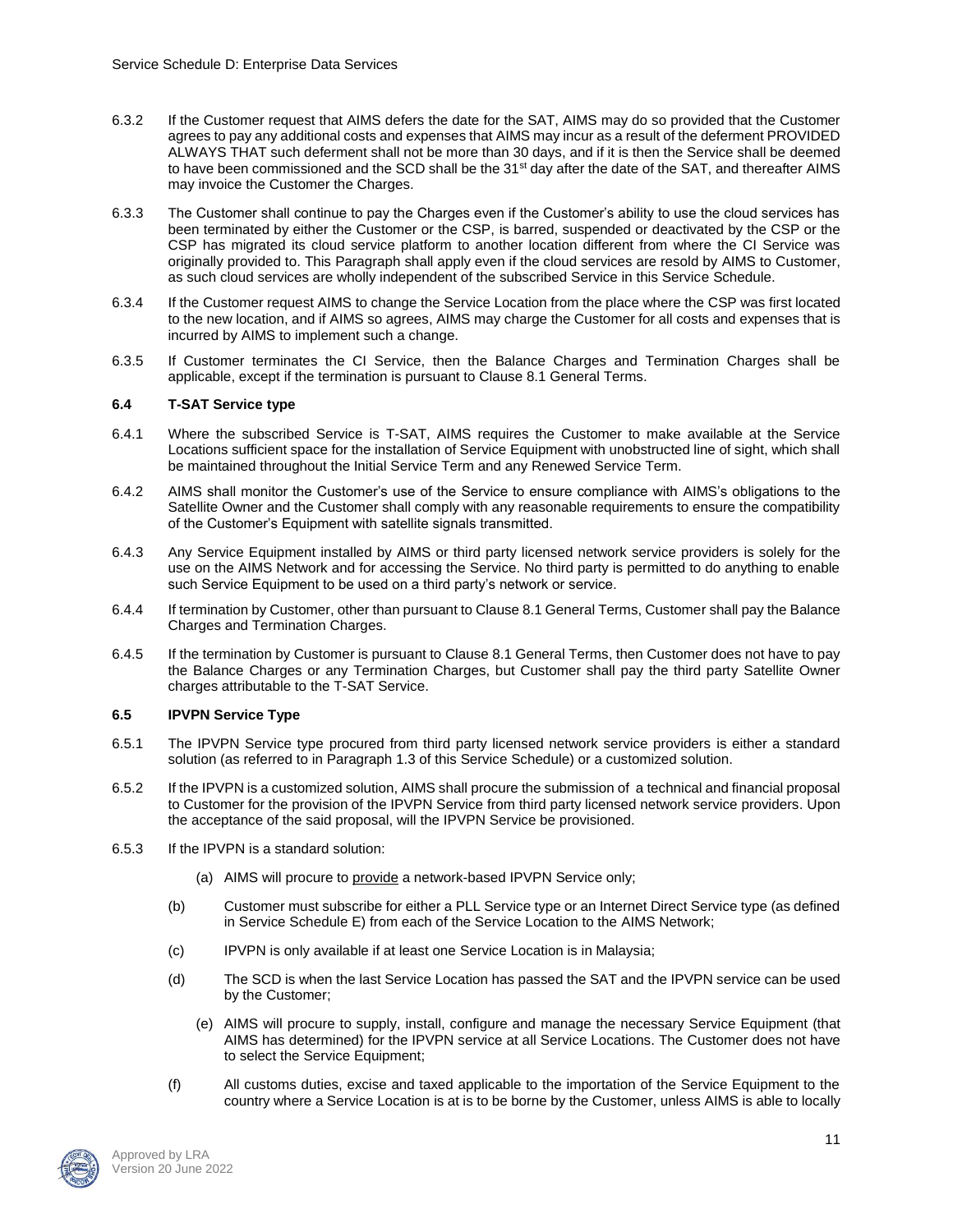source such Service Equipment. AIMS will advise the Customer if such customs duties, excise and taxes are not applicable;

- (g) The scope of AIMS's responsibility with regards to the maintenance of the Service Equipment is to undertake fault management, firmware updating and installing patches issued by Service Equipment manufacturer or supplier and hot swaps of defective or malfunctioning Service Equipment;
- (h) Customer will permit AIMS Team to access the Service Locations in order to carry out AIMS's scope of responsibility under this Paragraph 6.5 of this Service Schedule including carrying out the maintenance and/or management of the Service Equipment;
- (i) If Customer provides or uses its own equipment for the IPVPN service to be connected to:
	- (i) AIMS must expressly consent in writing to the use of Customer own equipment, and if AIMS does not consent, AIMS may cancel the Service Order and the Customer is liable for the Cancellation Costs;
	- (ii) If AIMS agrees to the use of Customer's own equipment, AIMS does not provide nor is AIMS responsible or liable for configuration and commissioning, change management, firmware updating and installing patches to the firmware, and proactive fault management for any Customer's Equipment (including routers) that are not Service Equipment;
	- (iii) The configuration of the Customer's Equipment is the Customer's responsibility and the Customer will do so according to the configuration instructions that are issued by AIMS in writing; and
	- (iv) The Customer will maintain the Customer Equipment in order to continue the Service. If the Customer fails to maintain the Customer Equipment and the Service is affected, AIMS is not liable for any failures, interruptions or loss of quality of the Service notwithstanding anything stated to the contrary in this Service Schedule. If Customer request AIMS to attend and resolve the problem or fault with the Customer Equipment, AIMS may charge the Customer additional charges to do so.
- (j) Customer nor any third party is permitted to do anything to change or modify the Service Equipment unless expressly instructed by AIMS in writing;
- (k) Customer is responsible for the proper use of any user names, personal identification numbers and passwords used with the Service Equipment, and you will take all necessary steps to ensure that they're kept confidential, secure and not made available to unauthorised persons;
- (l) The Service Location and facility must be certified by AIMS during service delivery;
- (m) Demarcation of all accessories, additional hardware cards and modules will be determined by the type of router package selected by the Customer. If the package is a managed router, all the accessories, additional hardware cards and modules shall be owned by AIMS or third party licensed network service providers respectively;
- (n) IPVPN must be used with third party licensed network service providers' connectivity service. IPVPN using third party connectivity is not eligible for SLG;
- (o) If the IPVPN service is provided with a SLG then the applicable SLG for the IPVPN service is for each Service Location connected to the AIMS Network and depends on the actual configuration of the connectivity between that Service Location and the AIMS Network or AIMS POP (as the case may be). *For example – if a Customer has 3 different Service Locations connected to the AIMS Network and the configuration for each Service Location is single home single path (for 2 Service Locations) and dual home dual path (for 1 Service Location) then the applicable SLG is 99.5% for the 2 Service Locations with single home single path configuration and 100% for the 1 Service Location with dual home dual path configuration.*
- (p) The SLG shall only commence when the IPVPN service is available at all of Service Locations. If some but not all of the Service Locations are where the IPVPN service is available, no SLG is applicable until all Service Locations have the IPVPN service activated.

#### **PART B – SERVICE DELIVERY AND MANAGEMENT**

#### **7. OUR OBLIGATIONS**

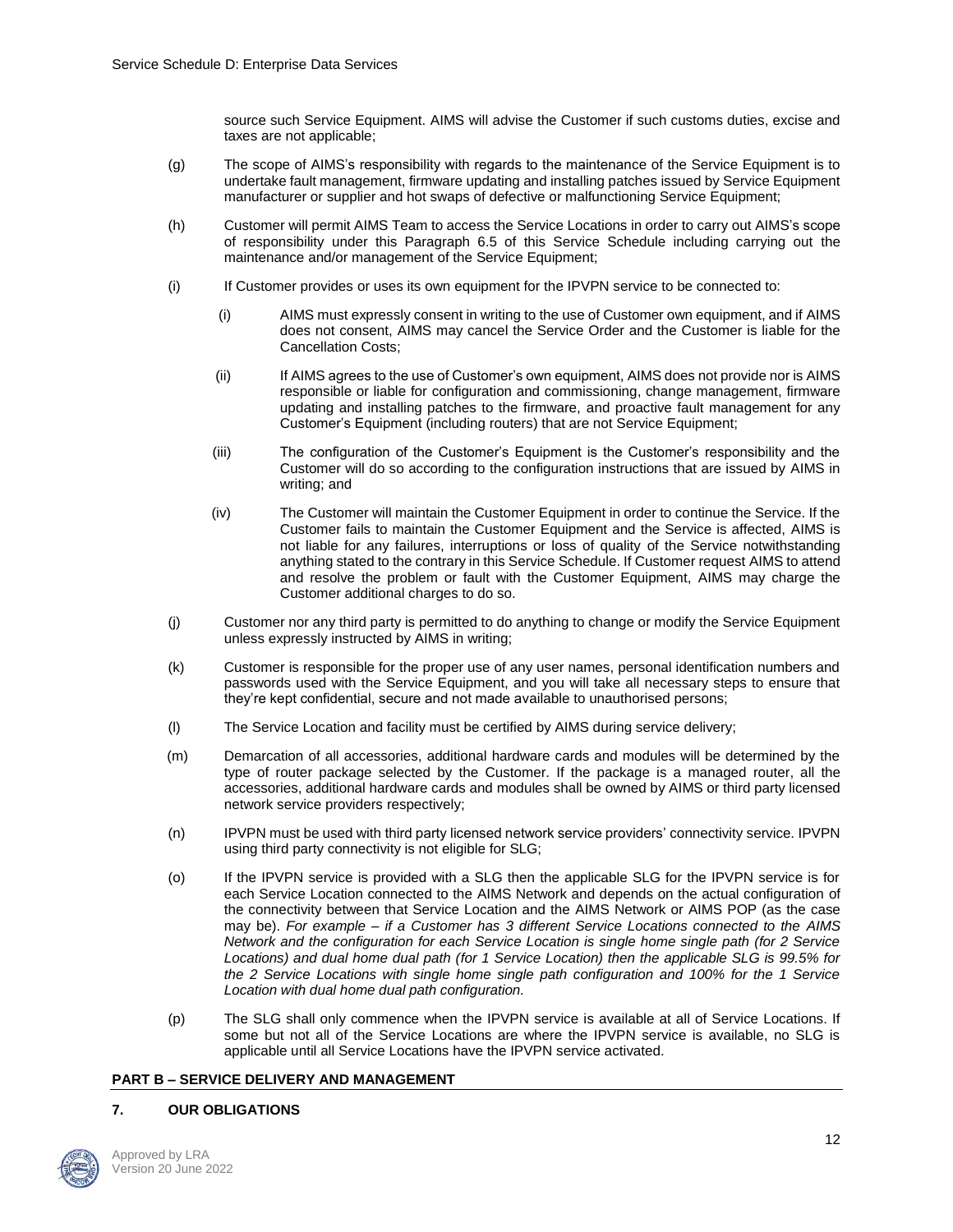### **7.1 Service Delivery/Provisioning**

7.1.1 Before and/or by the CRD or any revised CRD, AIMS will procure from third party licensed network service providers to:

- (a) use reasonable endeavours to meet the CRD;
- (b) procure all local authority permissions, consents and approvals (*"ROW Consents"*) that are necessary for AIMS to provision the Service at the Service Locations;
- (c) comply with all reasonable health and safety rules and regulations and reasonable security requirements that apply at the Service Location(s) and are notified to AIMS in writing, but AIMS will not be liable if, as a result of any such compliance, AIMS is in breach of any of its obligations under this Agreement;
- (d) provide you with contact details for the helpdesk that you will be able to contact to submit Service requests, report Incidents and ask questions about the Service (*"Service Desk"*).
- 7.1.2 Service Locations Technical Surveys
	- (a) AIMS will or third party licensed network service providers (where necessary) arrange for any technical surveys to be conducted before the CRD to confirm the availability of a suitable Access Line to the Service Location(s) and the suitability of the Service Locations;
		- (b) The technical surveys are to be completed in sufficient time so that the CRD may be met, unless the engineering work required makes it impracticable for the CRD to be achieved. In such a case, AIMS shall notify the Customer of the revised CRD;
		- (c) If the surveys identify that additional engineering work is required in order to provide a suitable Access Line to the Service Location(s), AIMS may provide a new quote to Customer, detailing the charges that the Customer will need to pay for the engineering work to be completed;
		- (d) Within fourteen (14) days of AIMS providing the quote, Customer is to either accept or reject the quote, and if Customer:
			- (i) rejects the quote, AIMS will cancel the applicable Service Order for the provision of Service and AIMS will have no obligation to provide the Service nor will the Customer be liable for any Cancellation or Termination Charges;
			- (ii) accepts the quote, then AIMS will either (1) cancel the existing Service Order to the affected Service Location and generate a new Service Order for the affected Service Location or (2) issue a variation to the existing Service Order to reflect the agreement of the Customer to pay the additional charges for the engineering works and in either case will arrange for the additional engineering works to be carried out and completed by the revised CRD will be provided.
	- **7.2 Commissioning of the Service:** After completing the installation works, AIMS will or on behalf of the third party licensed network service providers will:
		- (a) prior to conducting the Service Acceptance Test, inform Customer of the date of the SAT to be present to witness the SAT;
		- (b) on the SAT date, conduct a series of standard tests on the Service to ensure that it is configured correctly;
		- (c) if the SAT is successful, AIMS will issue the SAT Form to the Customer; which SAT form will, *inter alia*, state the SCD; and
		- (d) if the Customer does not return or sign the SAT Form (at the designated place) within three (3) days of the SAT Form being issued, the Customer shall be deemed to have accepted the results of the SAT and concurred with the information stated in the SAT Form including the SCD.
- **7.3 During Operation:** On and from the SCD, AIMS:
	- (a) will respond and use reasonable endeavours to remedy an Incident without undue delay if AIMS detects or if you report an incident to the Service Desk;

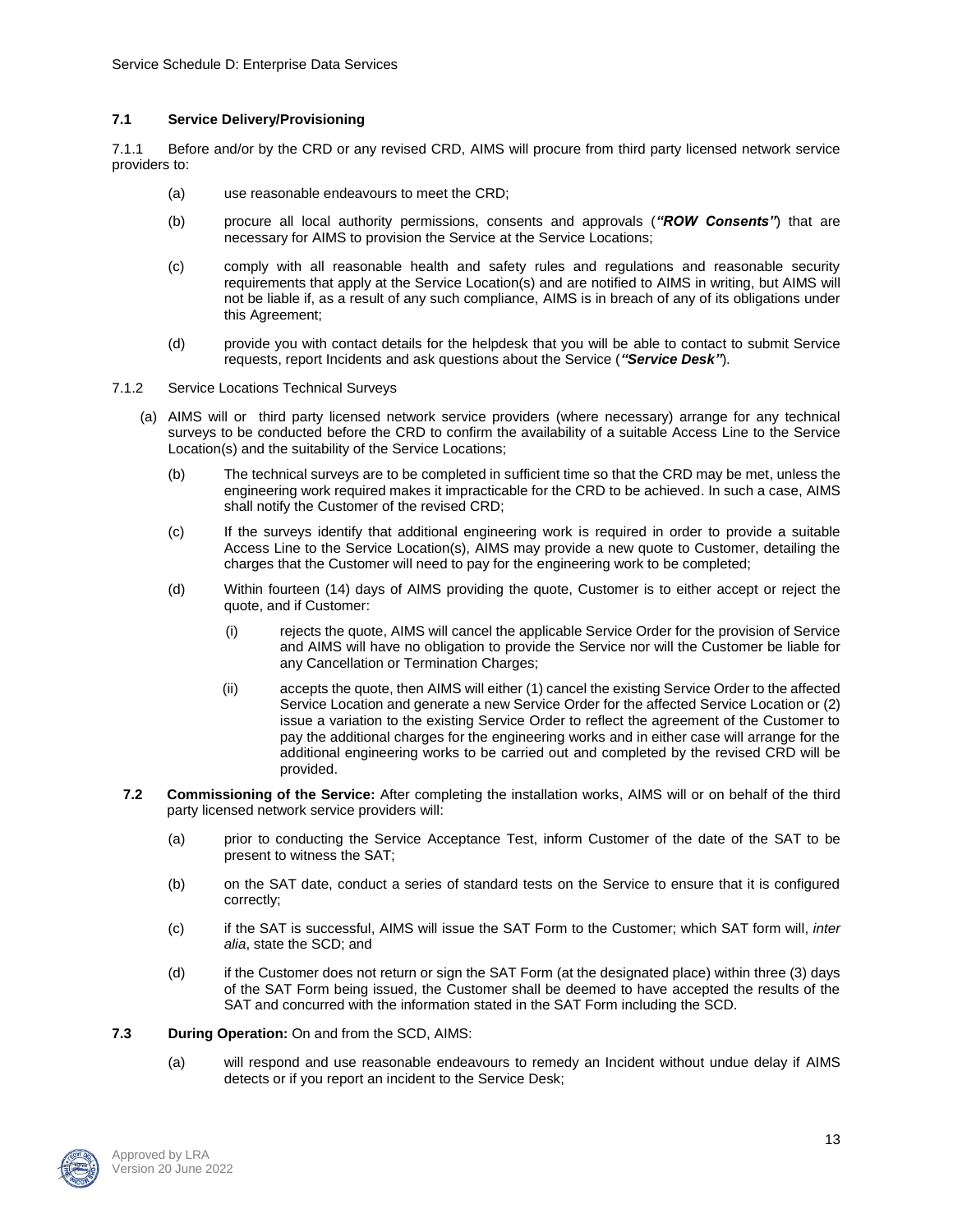- (b) will work with the relevant supplier or OLNO (as the case may be) to restore Service as soon as practicable during Local Contracted Business Hours if AIMS detects, or if you report an Incident on the Access Line;
- (c) where AIMS has a web portal for Customer's access, we will maintain such a web portal to provide you with online access to performance reports; and
- (d) may carry out any maintenance to the Standard Service Components (including to and/or upgrading of AIMS's Network) from time to time and will endeavour to inform you: (i) at least five (5) days before any such maintenance work is to commence, however, AIMS may inform you with less notice than normal where maintenance is required in an emergency; and (ii) without undue delay for scheduled Access Line maintenance by a 3<sup>rd</sup> party supplier or OLNO.
- **7.4 The End of the Service:** Upon expiry of the Term, AIMS will disable the Customer's ability to use the Service, and may either disconnect and remove any Service Equipment located at the Service Location(s) or instruct the Customer to do so. If AIMS is to disconnect and remove the Service Equipment, AIMS shall give reasonable prior notice to Customer specifying the date when AIMS intends to attend each Service Location to remove the Service Equipment. At the appointed date, Customer shall make available its personnel to witness the disconnection and removal of the Service Equipment.

### **8. CUSTOMER'S OBLIGATIONS**

- **8.1 Service Delivery:** Before the CRD and, where applicable, throughout the provision of the Service, the Customer will:
	- (a) provide all reasonable assistance to AIMS in securing the ROW Consents referred to in Paragraph 7.1.1 above;
	- (b) Do all things required and specified in Paragraph 3.1.1 above;
	- (c) provide AIMS with any information reasonably required without undue delay;
	- (d) provide AIMS with the names and contact details of any individuals authorised to act on your behalf for Service management matters ("Customer Contact"), but AIMS may also accept instructions from a person who it reasonably believes is acting with your authority;
	- (e) comply with the technical specifications in the use of the Service as may be provided by AIMS periodically;
	- (f) provide and maintain Customer's own internal network from the customer's side of the Service Management Boundary and its interface and also ensure that the protocols and applications you use will be compatible with the Service and will operate satisfactorily when using the Service.
- **8.2 Commissioning of the Service:** After completion of the works and upon receipt of the notice referred in Paragraph 7.2(a) above, Customer shall:
	- (a) attend to witness the SAT;
	- (b) carry out any tests at the Customer Equipment or at the Customer's side of the Service Management Boundary as may be required;
	- (c) undertake such acts or refrain from taking such acts as may be instructed by AIMS when carrying out the SAT.
- **8.3 During Operation:** On and from the SCD, you will:
	- (a) Procure and maintain any licence, permit or authorisation (*"Permit"*) that you may require to use the Service, but you agree to continue to pay the Charges even if you do not obtain such Permit;
	- (b) comply with the incident reporting procedure that AIMS provides you in respect of each type of Service;
	- (c) immediately disconnect any Customer Equipment or advise AIMS to do so at your expense, if Paragraph 4.2.3 applies;
	- (d) connect equipment to the Service only by using the specified network termination equipment (*"NTE"*) at the Service Location(s);
	- (e) take all reasonable steps to prevent unauthorised access to the Service; and

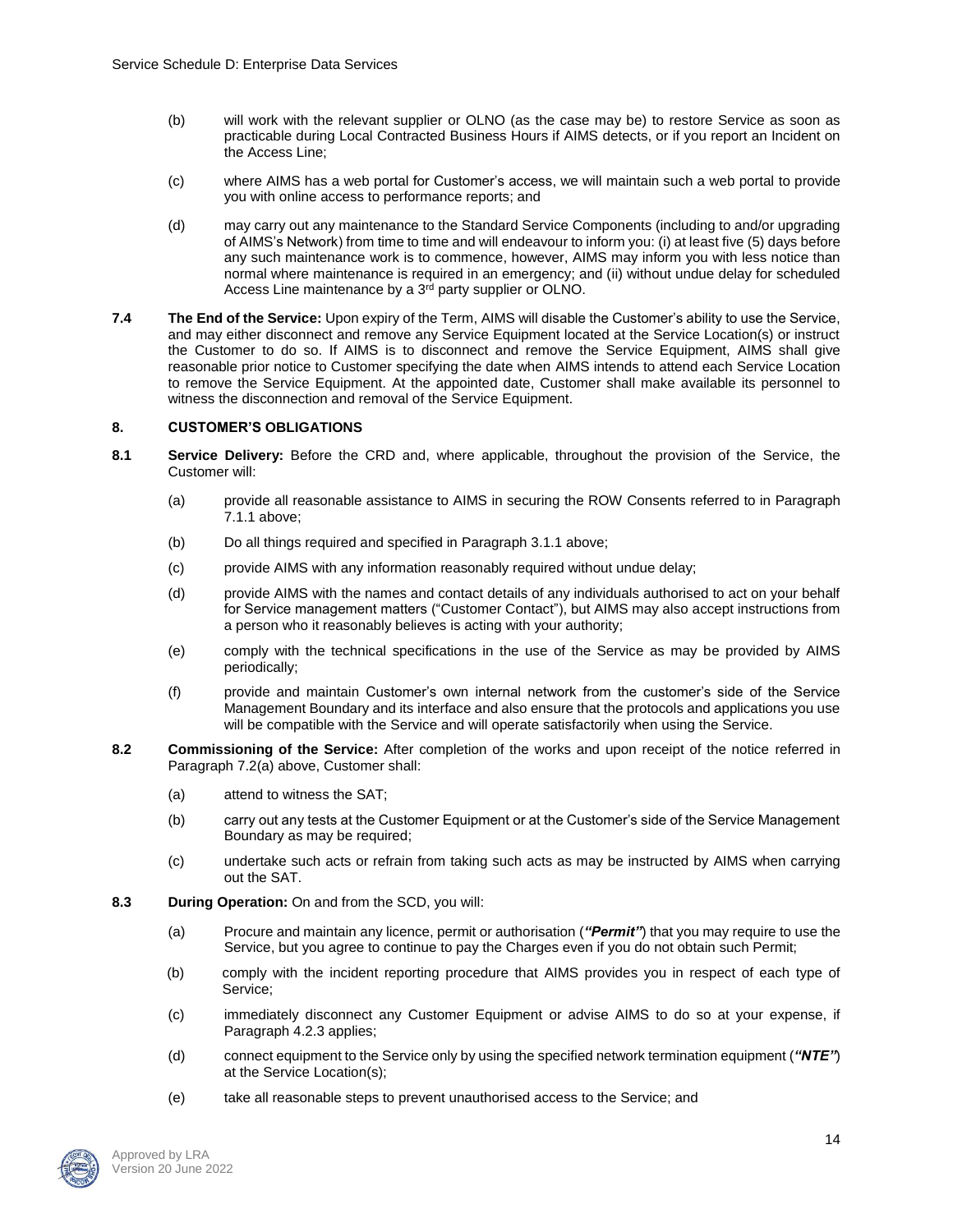- (f) adhere to applicable requirements specified in Applicable Laws.
- **8.4 The End of the Service:** On termination of the Service, or expiry of the Term, you will:
	- (a) provide AIMS with all reasonable assistance necessary to remove Service Equipment from the Service Location or if so instructed by AIMS, arrange for any Service Equipment located at the Service Location to be returned to AIMS;
	- (b) if instructed by AIMS in writing, disconnect any Customer Equipment from Service Equipment located at the Service Location.

### **9. SERVICE MANAGEMENT BOUNDARY**

- 9.1 AIMS will procure the Service from third party licensed network service providersand manage the Service, where applicable, as set out in the applicable Service Order up to the Customer's side of the Service Equipment, including the provisioning, maintenance and management of all elements up to the Service Equipment that connects to the Customer Equipment (*"Service Management Boundary"*).
- 9.2 AIMS will have no responsibility for the Service beyond the Service Management Boundary.
- 9.3 Customer shall be responsible for the Service from the Customer's side of the Service Management Boundary, which is from the cross-connection port or panel at the Service Equipment that connects to the Customer Equipment at the Service Location.
- 9.4 AIMS will not be liable for any Service impairment, interruption or other impacts caused by the physical extension, except where AIMS agrees to take responsibility for ordering and managing the extension of the connectivity of the Access Line from a third party room to the Customer Equipment located at the Service Location where the Service Equipment will be installed.

### **PART C – SERVICE LEVELS**

### **10 SLAs for NETWORK AVAILABILITY**

**10.1 Service Level Arrangement:** Unless otherwise indicated in the applicable Service Order it is not mandatory for AIMS to provide SLAs to the Customer for the type of Service indicated in Paragraph 1.3 to this Service Schedule. THE SLAS PROVIDED TO CUSTOMERS ARE NOT SUBJECT TO ANY SERVICE CREDIT REGIME OR THE PROVISION OF ANY COMPENSATION TO THE CUSTOMER IF THIRD PARTY LICENSED NETWORK SERVICE PROVIDER DOES NOT MEET THE SLAs FOR ANY REASON WHATSOEVER. THE SLAs ARE PROVIDED ON BEHALF OF THE THIRD PARTY LICENSED NETWORK SERVICE PROVIDERS BY AIMS IN GOOD FAITH OF OUR WILLINGNESS TO ACHIEVE THAT LEVEL OF SERVICE BUT WITHOUT ANY LIABILITY TO AIMS FOR ANY FAILURE OR NON-ACHIEVEMENT.

#### **11. SLGs for NETWORK AVAILABILITY**

#### **11.1 General**

- 11.1.1 Unless this Paragraph 11 applies, the Customer may experience interruptions or faults to the Service, and Customer shall report such interruptions and faults to the Service Desk.
- 11.1.2 The terms set out in this Paragraph 11 is only applicable to the Eligible Service that is subscribed by the Customer, and it is expressly acknowledged by the Customer, that this Paragraph 11 does not apply to any of the Service unless the Service subscribed by Customer is the Eligible Service.
- 11.1.3 A SLG is a guarantee issued by the third party licensed network service providers that AIMS's Network available uptime (*"Available Time"*) will meet the level of network availability as specified in Paragraph 11.2.1, at the percentage as selected by you in the Service Order, ESA or EMSA (as the case may be) for the Eligible Service. However, it is not mandatory for AIMS to furnish the Customers with SLAs for the Service. The SLG will always be expressed as a percentage, and it is the sole and absolute discretion of AIMS to provide you with service credits as specified in Paragraphs 11.3 and 11.4 below for failure to meet the SLG.

#### 11.1.4 **Incident Reporting, Measurement and Closure:**

- (a) The Unavailable Time will be measured by AIMS or the third party licensed network service providers starting from when Customer reports an Incident and ending when AIMS or the third party licensed network service providers closes the Qualifying Incident.
- (b) **Incident Opening:** Customer must report all Qualifying Incidents to the Service Desk, where a trouble ticket with a reference number or identifier will be registered and opened, and AIMS will advise such information to Customer.

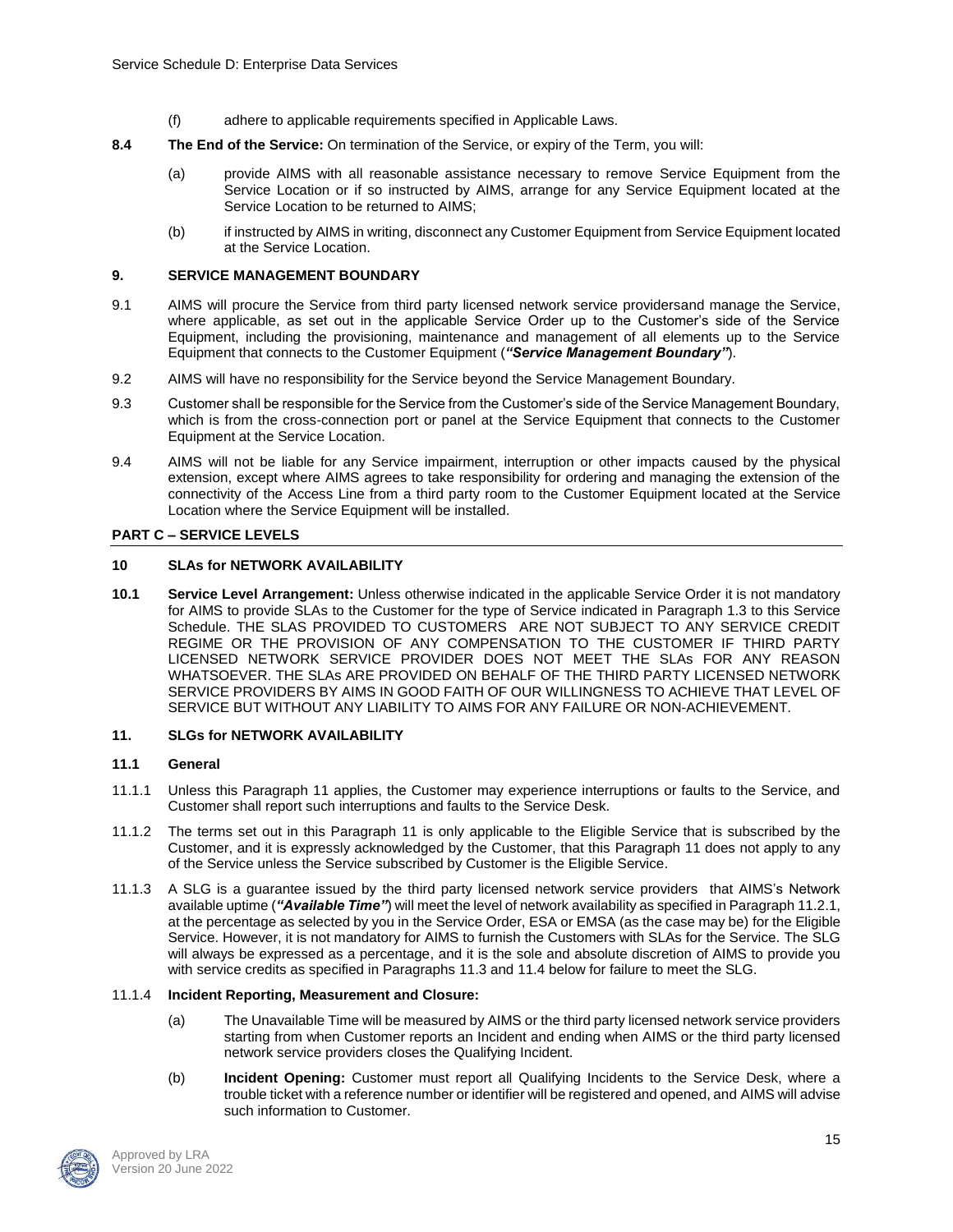- (c) **Incident Closure:** AIMS will inform Customer when it believes the Qualifying Incident is cleared, and subject to sub-paragraph (d) below, will close the trouble ticket when either Customer confirms that the Incident is cleared within 24 hours after being informed by AIMS or AIMS has closed the trouble ticket after unsuccessful attempts to contact Customer, by reasonable means, in relation to the Incident and Customer has not responded within 24 hours following AIMS's attempt.
- (d) If Customer however, confirms that the Qualifying Incident is not cleared within 24 hours following being informed that the Incident is cleared, the trouble ticket will remain open, and AIMS will continue to work to resolve the Qualifying Incident.
- 11.1.5 **Attendance to Incidents Reported.** The third party licensed network service providers will restore the Service reported by the Customer to AIMS if the Incident is a Qualifying Incident only, as quickly as possible.
- 11.1.6 The amount of the Unavailable Time for a month is the aggregate of all periods of Qualifying Incident ticket opening to its closure in that month, and this aggregate is then used as the value referred to as *"t0"* in Paragraph 11.3 below.
- 11.1.7 The amount of Unavailable Time is not accumulated from one month to the next i.e. the calculation starts from zero at the beginning of each month.

#### **11.2 Scope of SLG**

11.2.1 Only Eligible Services are eligible for the SLG and the service credit regime below. The SLG is as specified for the Eligible Service identified below, and is only applicable if it is so specified in the Service Order and subject that it is provided by the third party licensed network service providers to AIMS. Any third party network services procured and managed by AIMS will be governed by the service level guarantees, if any, provided by the third party licensed network services providers.

| the Eligible | Service Level Guarantee ("SLG") with connectivity configuration of |                      |
|--------------|--------------------------------------------------------------------|----------------------|
| Service      | Single Fibre Single Home                                           | Dual Fibre Dual Home |
|              | Configuration                                                      | Configuration        |
| PLL          | 99.5% or 99.7%                                                     | 99.9% or 100%        |
| IPVPN $(1)$  | 99.5% or 99.7%                                                     | 99.9% or 100%        |

Note (1) – Please refer to Paragraph 11.2.2 below for details.

For the avoidance of doubt, the following Service types are subject to the SLG requirement mentioned below.

| Service    | <b>SLG</b> requirement                                      |
|------------|-------------------------------------------------------------|
| type       |                                                             |
| (b) IPLC   | No SLG provided unless specified in a separate agreement if |
|            | Parties agree.                                              |
| $(c)$ IEPL | No SLG provided unless specified in a separate agreement if |
|            | Parties agree.                                              |
| $(d)$ CI   | No SLG provided unless specified in a separate agreement if |
|            | Parties agree.                                              |
| (e) T-SAT  | No SLG provided unless specified in a separate agreement if |
|            | Parties agree.                                              |

- 11.2.2 The SLG for IPVPN as specified above is subject to Paragraph 6.5.3(o) of this Service Schedule. For clarity the SLG is for each Service Location connected to the AIMS Network or AIMS POP and depends on the actual connectivity configuration thereof.
- 11.2.3 The network availability is measured from the Service Equipment to the AIMS Network for each Access Line of the Eligible Service, for so long as it is within the Service Management Boundary.
- 11.2.4 The Service Levels in this Service Schedule will not apply during any trial period of the Eligible Service.
- **11.3 Calculation of SLG:** The SLG of the Service shall be calculated based on the following formula:

$$
ASLG = A\% - (((ts - t0) \div ts) \times 100)
$$

*Where:*

*"ASLG"* is the difference between the committed SLG and the actual service level attained in a month

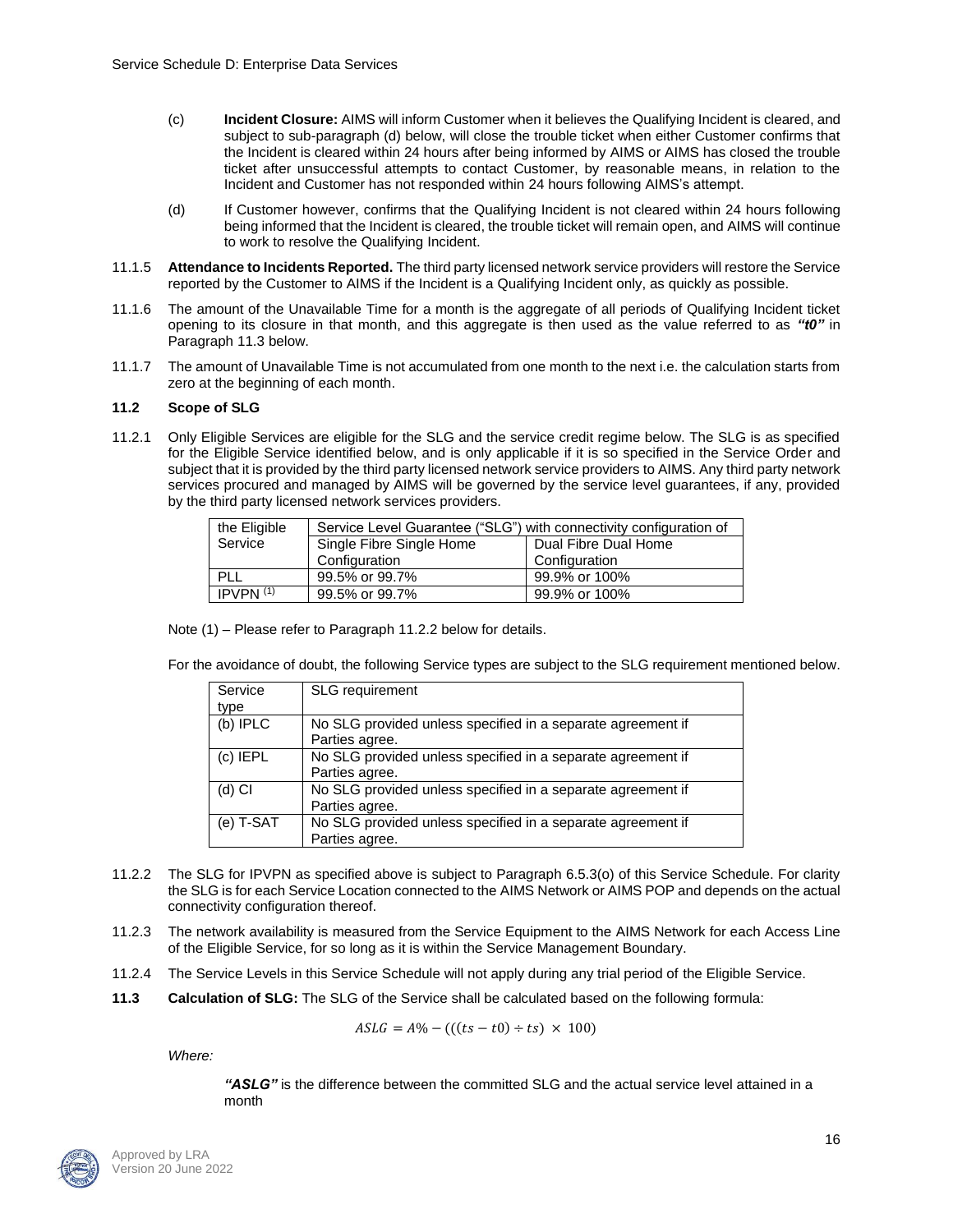*"A%"* is the SLG in percentage terms selected by Customer as identified in the Service Order. *"ts"* is the Total Service Minutes per month. *"t0"* is the Unavailable Time in minutes per month.

### **11.4 Service Credits**

- 11.4.1 In the event of network unavailability due to a Qualifying Incident, you may be entitled to a service credit against the MRC payable by you.
- 11.4.2 Service credit is calculated after deducting all discounts and other special pricing arrangements from the MRC and excludes applicable governmental fees, taxes or surcharges, which will still be payable by you. The service credit will be based on MRC payout percentage as specified in Paragraph 11.4.3 below.
- 11.4.3 Service credit shall be calculated as follows, unless otherwise specified in the Service Order:

| Actual service level attained in a month | Service credit against MRC (%) |
|------------------------------------------|--------------------------------|
| ASLG $\geq$ A%                           |                                |
| $0.2\% \leq$ ASLG < 0.001%               |                                |
| $0.4\% \leq$ ASLG < 0.211%               |                                |
| $0.6\% \leq$ ASLG < 0.411%               |                                |
| $1.7\% \leq$ ASLG < 0.611%               |                                |
| $ASLG < 1.711\%$                         |                                |

- 11.4.4 If there is any dispute between the calculation of network availability per month and total minutes of Unavailable Time; the total minutes of Unavailable Time is deemed accurate.
- 11.4.5 The Parties agree that service credits are a genuine pre-estimated of the damages that may be suffered by Customer and that the payment of any service credit by AIMS is the exclusive remedy for failure of AIMS to meet the SLG subscribed and is in full and final settlement of any claim which you may have for losses caused by the failure to meet the SLG subscribed.
- 11.4.6 Service Credits for the SLG subscribed for the Eligible Service during either the Initial Service Term or any Renewed Term, will in aggregate be up to a maximum amount equal to one hundred per cent (100%) of the MRC for the Service.
- **11.5 Eligibility to Claim Service Credit:** Customer's service credit entitlement is subject to following conditions:-
	- (a) Should you experience any disruption to your service due to network unavailability, you must immediately report the Incident to the Service Desk, with a copy to your designated client manager.
	- (b) You may request applicable Service Credits within 28 days of the end of the calendar month in which a Qualifying Incident occurred by providing details of the reason for the claim. Any failure by you to submit a request in accordance with Paragraph 11.5(b) of this Service Schedule will constitute a waiver of any claim for Service Credits for that calendar month.
		- (c) Any claim for service credit must be made in writing to AIMS, addressed to your designated client manager, together with a copy of the Service Order that evidences the application of the SLG is attached.
		- (d) Upon verification of your claim, AIMS shall issue a "Service Incident Report" ("SIR") to you as evidence of service credit payable. All service credit entitlement and claims are subject to AIMS's approval. In the event of a dispute with regards to your eligibility to make a claim or as to the quantum of the claim payable to you, AIMS's decision on the matter or issue is final.
	- (e) Upon receipt of a valid request for Service Credits in accordance with Paragraph 11.5(b), AIMS will issue you with the applicable Service Credits by deducting those Service Credits from your invoice within two billing cycles of the SIR being issued; and following expiry or termination of the Agreement where no further invoices are due to be issued by AIMS, AIMS will pay you the Service Credits within a reasonable time or AIMS may set off the amount of service credit against any other outstanding charges owing to AIMS by you for any other service subscribed by you.
- **11.6 Exclusions:** The excluded events are any one or more of the following:

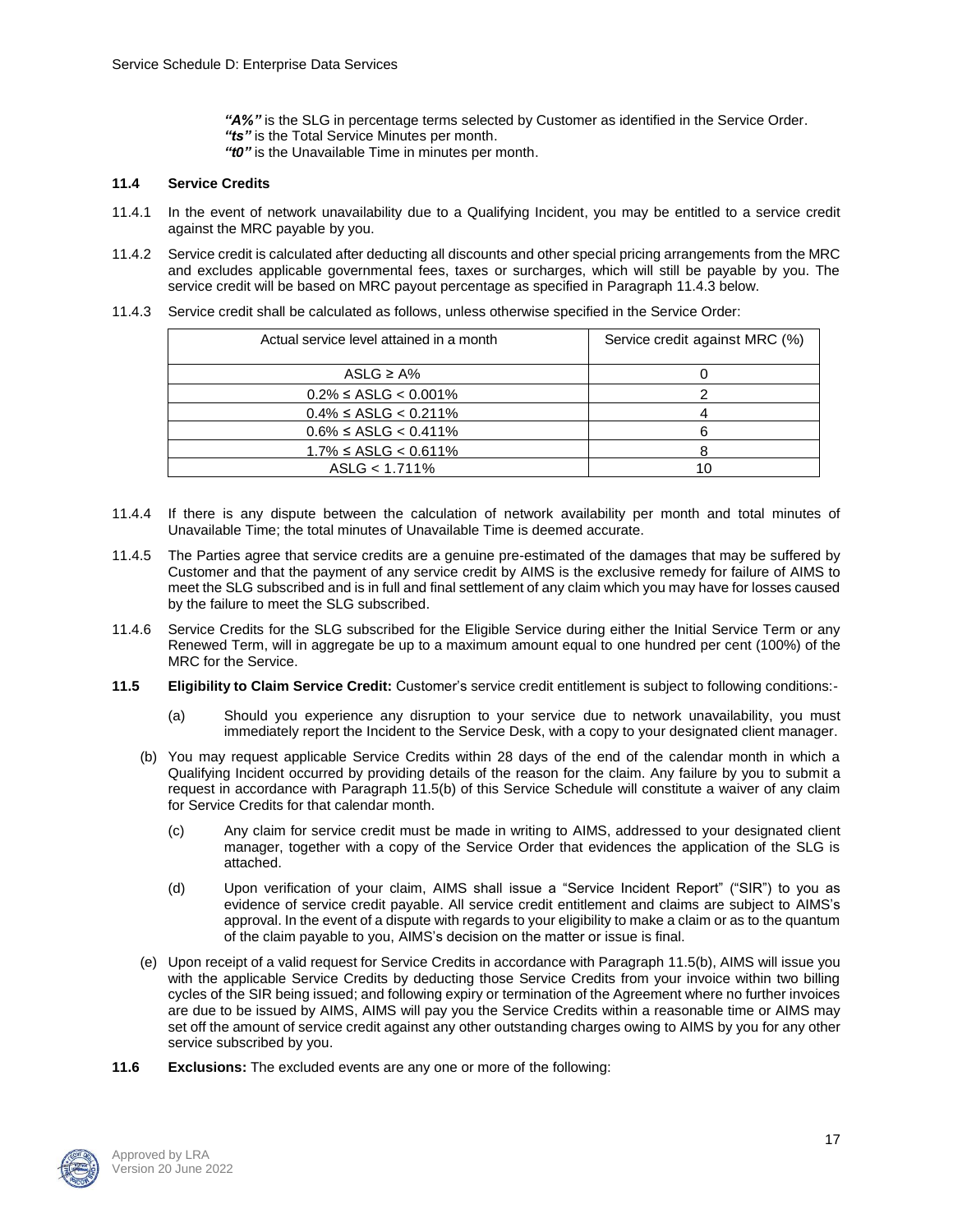- (a) Additional time taken by the Customer to perform confirmation testing after the Eligible Service is restored;
- (b) Errors, interruptions or suspensions, without complete outage such as quality of transmission, congestion or low bit rate returns;
- (c) Fault caused by or arising from Customer's Equipment or by your own acts, misconduct, negligence or omissions;
- (d) Provision or restoration of the circuit(s) where special construction work is necessary or where work is required to be carried out offshore;
- (e) Submarine cable repairs due to cable damage caused by third parties or animals, and the time taken to repair;
- (f) Planned outages in AIMS's network subject to prior notice given to you and such notice may be published on AIMS's website. For the avoidance of doubt, where there is risk of service disruption, third party licensed network service providers reserves the right to conduct planned outages without prior notice;
- (g) Obstruction and/or delays that causes AIMS Team to be unable to commence work due to your premises or Service Location being inaccessible, unsafe or having any other inadequacy or deficiency that is material to the carrying out of the works by AIMS Team;
- (h) Obstruction and/or delay (including the lack of co-operation by your staff and/or agents) that affects AIMS Team access of and to the Access Line;
- (i) Damage, loss or destruction of any of the Standard Service Components;
- (j) Damage to Service Equipment as specified in Paragraph 4.3.4 herein;
- (k) Request by you to conduct any test on the Access Line(s);
- (l) Request by you to suspend the Eligible Service for any reason whatsoever;
- (m) Fault, interruption or disruption of the network or equipment of other service providers;
- (n) Disconnection and/or reconnection of the Access Line(s), suspension or interruption of the Service pursuant to the General Terms and/or the terms in this Service Schedule, including non-payment of any Charges;
- (o) Occurrence of a Force Majeure Event that affects the Eligible Service;
- (p) Stolen telecommunication cables and fibre cuts that affect the Eligible Service;
- (q) Emergency maintenance and repair that affects the Eligible Service; and/or
- (r) Regulator intervention to the data in or within the Customer's Equipment and/or Customer's Equipment or any other property of the Customer as specified in Paragraph 4.2.1A herein.
- **11.7 Point of Contact:** The contact details of the unit responsible for receiving fault reports and providing network monitoring and fault management for AIMS Network, is as below. Any changes to the contact details will be notified, by either placing the information on our website or directly to you.

| <b>Postal address</b>               | 24 hour contact details                   |
|-------------------------------------|-------------------------------------------|
| Level 1, Lot 14, Jalan U1/26        | Tel: 1-800-18-2828 or                     |
| Hicom Glenmarie Industrial Park,    | Tel: +603 50212188 (for outside Malaysia) |
| 40150 Shah Alam, Selangor, Malaysia | Fax: +603 50326579                        |
|                                     | E-mail: customerservice@time.com.mv       |

### **PART D – CHARGES**

#### **12. CHARGES**

In addition to the Charges as defined in the General Terms and as specified in the Service Order, the following are applicable in respect of this Service Schedule.

**12.1 MRC on Renewal.** Clause 6.9 of the General Terms shall be applicable to Service types listed in this Service Schedule only.